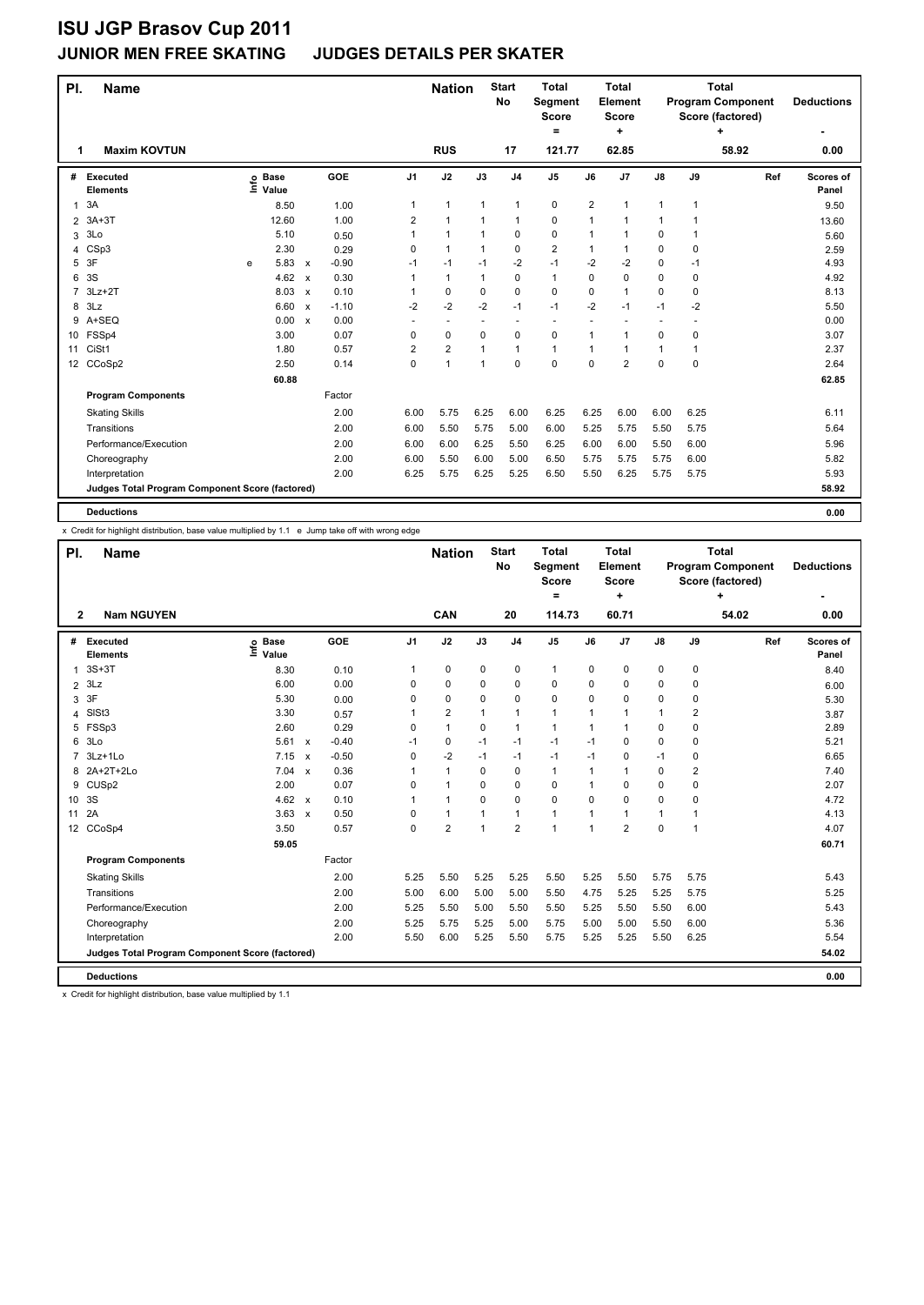### **JUNIOR MEN FREE SKATING JUDGES DETAILS PER SKATER**

| PI.             | <b>Name</b>                                     |                              |                           |         |                | <b>Nation</b>  |                | <b>Start</b><br><b>No</b> | <b>Total</b><br>Segment<br><b>Score</b><br>= |              | <b>Total</b><br>Element<br>Score<br>٠ |               |      | <b>Total</b><br><b>Program Component</b><br>Score (factored)<br>٠ | <b>Deductions</b>  |
|-----------------|-------------------------------------------------|------------------------------|---------------------------|---------|----------------|----------------|----------------|---------------------------|----------------------------------------------|--------------|---------------------------------------|---------------|------|-------------------------------------------------------------------|--------------------|
| 3               | <b>Shotaro OMORI</b>                            |                              |                           |         |                | <b>USA</b>     |                | 18                        | 114.07                                       |              | 61.69                                 |               |      | 52.38                                                             | 0.00               |
| #               | Executed<br><b>Elements</b>                     | <b>Base</b><br>١ifo<br>Value |                           | GOE     | J <sub>1</sub> | J2             | J3             | J <sub>4</sub>            | J <sub>5</sub>                               | J6           | J7                                    | $\mathsf{J}8$ | J9   | Ref                                                               | Scores of<br>Panel |
| 1               | $3F+3T$                                         | 9.40                         |                           | 0.60    | 1              | $\mathbf{1}$   | $\pmb{0}$      | $\mathbf{1}$              | $\mathbf{1}$                                 | 0            | 1                                     | 1             | 1    |                                                                   | 10.00              |
| $\overline{2}$  | 2A                                              | 3.30                         |                           | 0.43    | 1              | $\mathbf{1}$   | $\overline{1}$ | $\mathbf{1}$              | $\mathbf 0$                                  | 1            | 1                                     | 1             | 0    |                                                                   | 3.73               |
| 3               | CCS <sub>p2</sub>                               | 2.30                         |                           | 0.21    | 0              | $\mathbf 0$    | 1              | $\mathbf 0$               | $\mathbf{1}$                                 | 1            | 1                                     | 0             | 0    |                                                                   | 2.51               |
| 4               | 3Lz                                             | 6.00                         |                           | 0.10    | 1              | 0              | 0              | $\mathbf{1}$              | 0                                            | 0            | 0                                     | 0             | 0    |                                                                   | 6.10               |
| 5               | CCoSp4                                          | 3.50                         |                           | 0.50    | 0              | $\mathbf{1}$   | $\mathbf{1}$   | $\mathbf{1}$              | $\mathbf{1}$                                 | 1            | 1                                     | 1             | 1    |                                                                   | 4.00               |
| 6               | 3Lo                                             | 5.61                         | $\mathsf{x}$              | $-0.20$ | 0              | 0              | $-1$           | 0                         | $-1$                                         | $-1$         | 1                                     | 0             | 0    |                                                                   | 5.41               |
| $\overline{7}$  | 3F                                              | 5.83                         | $\boldsymbol{\mathsf{x}}$ | 0.20    | 0              | $\mathbf 0$    | 0              | $\overline{1}$            | $\mathbf{1}$                                 | 0            | 1                                     | 0             | 0    |                                                                   | 6.03               |
| 8               | $3Lz + 2T$                                      | 8.03                         | $\mathsf{x}$              | 0.40    | 1              | 0              | $-1$           | $\mathbf{1}$              | $\mathbf{1}$                                 | 1            | $\Omega$                              | 0             | 1    |                                                                   | 8.43               |
| 9               | SIS <sub>t3</sub>                               | 3.30                         |                           | 0.21    | 0              | $\overline{1}$ | $\mathbf 1$    | 0                         | 0                                            | $\mathbf{1}$ | 1                                     | 0             | 0    |                                                                   | 3.51               |
| 10 <sup>1</sup> | 2S                                              | 1.43                         | $\mathsf{x}$              | 0.00    | 0              | $\mathbf 0$    | $\Omega$       | $\mathbf 0$               | 0                                            | 0            | 0                                     | 0             | 0    |                                                                   | 1.43               |
| 11              | 2A+2T+2Lo                                       | 7.04                         | $\boldsymbol{\mathsf{x}}$ | 0.00    | 0              | $\mathbf 0$    | 0              | $\mathbf 0$               | $\mathbf 0$                                  | 0            | 0                                     | 0             | 0    |                                                                   | 7.04               |
|                 | 12 FSSp4                                        | 3.00                         |                           | 0.50    | 1              | $\overline{1}$ | $\overline{1}$ | $\mathbf{1}$              | $\overline{2}$                               | $\mathbf 1$  | 1                                     | 0             | 1    |                                                                   | 3.50               |
|                 |                                                 | 58.74                        |                           |         |                |                |                |                           |                                              |              |                                       |               |      |                                                                   | 61.69              |
|                 | <b>Program Components</b>                       |                              |                           | Factor  |                |                |                |                           |                                              |              |                                       |               |      |                                                                   |                    |
|                 | <b>Skating Skills</b>                           |                              |                           | 2.00    | 5.25           | 5.00           | 5.50           | 5.50                      | 5.25                                         | 5.50         | 5.50                                  | 5.25          | 5.25 |                                                                   | 5.36               |
|                 | Transitions                                     |                              |                           | 2.00    | 5.00           | 4.75           | 5.25           | 5.25                      | 5.00                                         | 5.00         | 5.25                                  | 5.00          | 5.00 |                                                                   | 5.07               |
|                 | Performance/Execution                           |                              |                           | 2.00    | 5.25           | 5.25           | 5.50           | 5.75                      | 5.25                                         | 5.25         | 5.50                                  | 5.50          | 5.25 |                                                                   | 5.36               |
|                 | Choreography                                    |                              |                           | 2.00    | 5.00           | 5.00           | 5.25           | 5.25                      | 5.00                                         | 5.25         | 5.00                                  | 5.25          | 5.00 |                                                                   | 5.11               |
|                 | Interpretation                                  |                              |                           | 2.00    | 5.00           | 5.25           | 5.50           | 5.50                      | 5.25                                         | 5.25         | 5.25                                  | 5.25          | 5.25 |                                                                   | 5.29               |
|                 | Judges Total Program Component Score (factored) |                              |                           |         |                |                |                |                           |                                              |              |                                       |               |      |                                                                   | 52.38              |
|                 | <b>Deductions</b>                               |                              |                           |         |                |                |                |                           |                                              |              |                                       |               |      |                                                                   | 0.00               |

x Credit for highlight distribution, base value multiplied by 1.1

| PI.             | <b>Name</b>                                     |                              |                           |            |                | <b>Nation</b> |              | <b>Start</b><br>No | <b>Total</b><br>Segment<br><b>Score</b><br>= |                | <b>Total</b><br>Element<br><b>Score</b><br>٠ |              |              | <b>Total</b><br><b>Program Component</b><br>Score (factored)<br>4 | <b>Deductions</b>  |
|-----------------|-------------------------------------------------|------------------------------|---------------------------|------------|----------------|---------------|--------------|--------------------|----------------------------------------------|----------------|----------------------------------------------|--------------|--------------|-------------------------------------------------------------------|--------------------|
| 4               | <b>Harrison CHOATE</b>                          |                              |                           |            |                | <b>USA</b>    |              | 13                 | 113.85                                       |                | 63.07                                        |              |              | 50.78                                                             | 0.00               |
| #               | Executed<br><b>Elements</b>                     | <b>Base</b><br>١nf٥<br>Value |                           | <b>GOE</b> | J <sub>1</sub> | J2            | J3           | J <sub>4</sub>     | J <sub>5</sub>                               | J6             | J <sub>7</sub>                               | J8           | J9           | Ref                                                               | Scores of<br>Panel |
| 1               | 3Lo                                             | 5.10                         |                           | 0.80       | 1              | $\mathbf{1}$  | $\mathbf{1}$ | $\mathbf{1}$       | $\mathbf{1}$                                 | $\overline{2}$ | $\overline{\mathbf{c}}$                      | $\mathbf{1}$ | $\mathbf{1}$ |                                                                   | 5.90               |
| $\overline{2}$  | 3S                                              | 4.20                         |                           | $-0.10$    | 0              | 0             | $-1$         | $-1$               | 0                                            | 0              | 0                                            | 0            | 0            |                                                                   | 4.10               |
| 3               | $3F+3T$                                         | 9.40                         |                           | 0.40       |                | $\mathbf{1}$  | $\mathbf{1}$ | $\mathbf{1}$       | 1                                            | 0              | 0                                            | 0            | 0            |                                                                   | 9.80               |
| 4               | 2A                                              | 3.30                         |                           | 0.43       | 1              | 0             | $\mathbf{1}$ | $\mathbf{1}$       | 1                                            | 0              | $\mathbf{1}$                                 | $\mathbf{1}$ | 1            |                                                                   | 3.73               |
| 5               | CCoSp3                                          | 3.00                         |                           | 0.50       | 1              | $\mathbf{1}$  | $\mathbf{1}$ | $\mathbf{1}$       | 0                                            | 1              | $\mathbf{1}$                                 | 1            | 1            |                                                                   | 3.50               |
| 6               | 3Lz                                             | 6.60                         | $\boldsymbol{\mathsf{x}}$ | 0.60       |                | $\mathbf{1}$  | 1            | $\mathbf{1}$       | 0                                            | 1              | 1                                            | 1            | 0            |                                                                   | 7.20               |
| 7               | $2A+2T$                                         | 5.06                         | $\boldsymbol{\mathsf{x}}$ | 0.07       | $\Omega$       | $\mathbf 0$   | 1            | $\mathbf 0$        | 0                                            | 0              | 0                                            | 0            | $\mathbf 1$  |                                                                   | 5.13               |
| 8               | CSSp3                                           | 2.60                         |                           | 0.21       | $\Omega$       | 0             | $\mathbf{1}$ | $\mathbf 0$        | 1                                            | 1              | 0                                            | 0            | $\mathbf{1}$ |                                                                   | 2.81               |
| 9               | CiSt <sub>3</sub>                               | 3.30                         |                           | 0.00       | 1              | 0             | 0            | $\Omega$           | 0                                            | 0              | 0                                            | 0            | 0            |                                                                   | 3.30               |
| 10 <sup>°</sup> | 3F                                              | 5.83                         | $\boldsymbol{\mathsf{x}}$ | 0.30       | 1              | 0             | 1            | $\Omega$           | 0                                            | 0              | 1                                            | 0            | 1            |                                                                   | 6.13               |
| 11              | 3Lo+2T+2T                                       | 8.47                         | $\boldsymbol{\mathsf{x}}$ | 0.00       | $\Omega$       | 0             | 0            | $-1$               | 0                                            | 0              | 0                                            | 0            | $\mathbf 0$  |                                                                   | 8.47               |
|                 | 12 FCCoSp3                                      | 3.00                         |                           | 0.00       | $\Omega$       | $\Omega$      | 0            | $\Omega$           | $\Omega$                                     | 0              | 0                                            | 0            | 0            |                                                                   | 3.00               |
|                 |                                                 | 59.86                        |                           |            |                |               |              |                    |                                              |                |                                              |              |              |                                                                   | 63.07              |
|                 | <b>Program Components</b>                       |                              |                           | Factor     |                |               |              |                    |                                              |                |                                              |              |              |                                                                   |                    |
|                 | <b>Skating Skills</b>                           |                              |                           | 2.00       | 5.25           | 5.00          | 5.25         | 4.75               | 5.00                                         | 5.50           | 4.75                                         | 5.25         | 5.25         |                                                                   | 5.11               |
|                 | Transitions                                     |                              |                           | 2.00       | 5.00           | 4.75          | 5.00         | 4.75               | 4.75                                         | 5.00           | 4.50                                         | 5.00         | 5.00         |                                                                   | 4.89               |
|                 | Performance/Execution                           |                              |                           | 2.00       | 5.25           | 5.50          | 5.50         | 5.25               | 4.50                                         | 5.25           | 5.00                                         | 5.25         | 5.50         |                                                                   | 5.29               |
|                 | Choreography                                    |                              |                           | 2.00       | 5.00           | 4.75          | 5.25         | 4.50               | 4.75                                         | 5.25           | 5.00                                         | 5.00         | 5.00         |                                                                   | 4.96               |
|                 | Interpretation                                  |                              |                           | 2.00       | 5.00           | 5.25          | 5.50         | 5.25               | 4.75                                         | 5.50           | 4.75                                         | 5.00         | 5.25         |                                                                   | 5.14               |
|                 | Judges Total Program Component Score (factored) |                              |                           |            |                |               |              |                    |                                              |                |                                              |              |              |                                                                   | 50.78              |
|                 | <b>Deductions</b>                               |                              |                           |            |                |               |              |                    |                                              |                |                                              |              |              |                                                                   | 0.00               |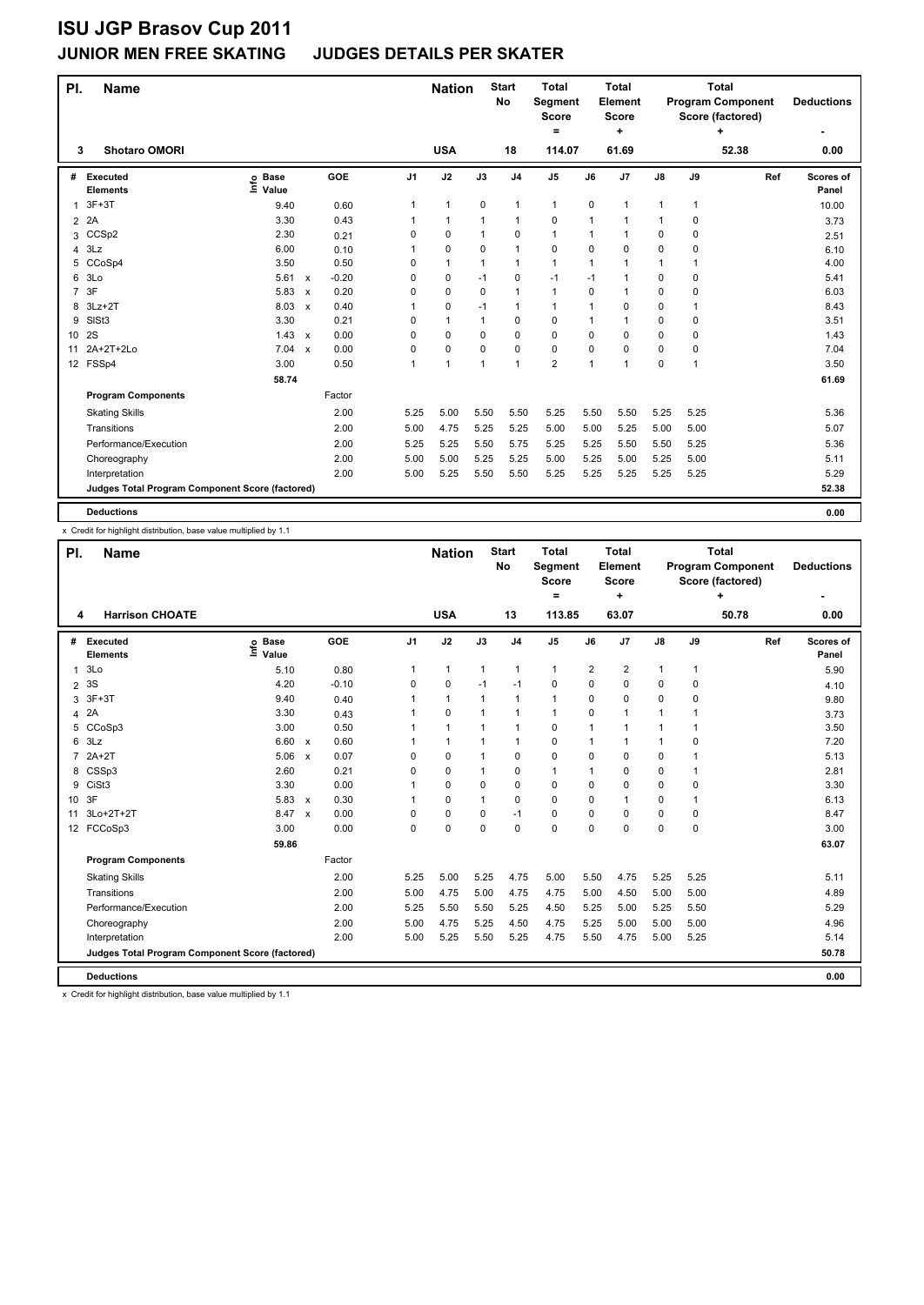# **ISU JGP Brasov Cup 2011**<br>JUNIOR MEN FREE SKATING

#### **JUDGES DETAILS PER SKATER**

| PI.            | <b>Name</b>                                     |                              |                           |                   |                | <b>Nation</b> |          | <b>Start</b><br>No | <b>Total</b><br>Segment<br>Score<br>= |          | <b>Total</b><br><b>Element</b><br>Score<br>٠ |               |      | <b>Total</b><br><b>Program Component</b><br>Score (factored)<br>٠ | <b>Deductions</b>  |
|----------------|-------------------------------------------------|------------------------------|---------------------------|-------------------|----------------|---------------|----------|--------------------|---------------------------------------|----------|----------------------------------------------|---------------|------|-------------------------------------------------------------------|--------------------|
| 5              | Ryuju HINO                                      |                              |                           |                   |                | <b>JPN</b>    |          | 21                 | 113.74                                |          | 63.74                                        |               |      | 51.00                                                             | 1.00               |
| #              | Executed<br><b>Elements</b>                     | <b>Base</b><br>lnfo<br>Value |                           | GOE               | J <sub>1</sub> | J2            | J3       | J <sub>4</sub>     | J <sub>5</sub>                        | J6       | J <sub>7</sub>                               | $\mathsf{J}8$ | J9   | Ref                                                               | Scores of<br>Panel |
| 1              | $3A+3T$                                         | 12.60                        |                           | 0.29              | 0              | $\pmb{0}$     | 0        | $\mathbf 0$        | $\pmb{0}$                             | 1        | 1                                            | 0             | 1    |                                                                   | 12.89              |
| $\overline{2}$ | 3A                                              | 8.50                         |                           | 0.71              | 1              | $\mathbf{1}$  | 1        | $\mathbf{1}$       | $\mathbf{1}$                          | 0        | 0                                            | 0             | 1    |                                                                   | 9.21               |
| 3              | $3Lz + 2T$                                      | 7.30                         |                           | 0.00              | 0              | $\mathbf 0$   | 0        | $\mathbf 0$        | 0                                     | 0        | 1                                            | 0             | 0    |                                                                   | 7.30               |
| 4              | CCoSp3                                          | 3.00                         |                           | 0.00              | 0              | $\mathbf 0$   | $\Omega$ | $\mathbf 0$        | $\mathbf 0$                           | 0        | 0                                            | 0             | 0    |                                                                   | 3.00               |
| 5              | 2F                                              | 1.80                         |                           | $-0.30$           | $-1$           | $-1$          | $-1$     | $-1$               | $-1$                                  | $-1$     | 0                                            | $-1$          | $-1$ |                                                                   | 1.50               |
| 6              | CSSp4                                           | 3.00                         |                           | 0.50              | 0              | $\mathbf{1}$  | 1        | $\mathbf{1}$       | $\overline{\mathbf{c}}$               | 1        | 1                                            | 1             | 1    |                                                                   | 3.50               |
| $\overline{7}$ | 3Lo                                             | 5.61                         | $\mathbf{x}$              | 0.00              | 0              | 0             | $\Omega$ | 0                  | 0                                     | $-1$     | 0                                            | 0             | 0    |                                                                   | 5.61               |
| 8              | 3S+2T+2Lo                                       | 8.03                         | $\boldsymbol{\mathsf{x}}$ | $-2.10$           | -3             | $-3$          | -3       | $-3$               | $-3$                                  | $-3$     | $-3$                                         | $-3$          | $-3$ |                                                                   | 5.93               |
| 9              | 3Lz                                             | 6.60                         | $\boldsymbol{\mathsf{x}}$ | $-0.80$           | $-1$           | $-1$          | -2       | $-1$               | $-2$                                  | $-1$     | $-1$                                         | $-1$          | $-1$ |                                                                   | 5.80               |
| 10             | 2A                                              | 3.63                         | $\mathsf{x}$              | 0.00              | 0              | $\pmb{0}$     | 0        | $\mathbf 0$        | 0                                     | 0        | 0                                            | 0             | 0    |                                                                   | 3.63               |
| 11             | CiSt1                                           | 1.80                         |                           | 0.00              | 1              | 0             | 0        | 0                  | 0                                     | $\Omega$ | $\Omega$                                     | 0             | 0    |                                                                   | 1.80               |
|                | 12 FCCoSp4                                      | 3.50                         |                           | 0.07              | 0              | $\mathbf 0$   | 1        | $\mathbf 0$        | 0                                     | $\Omega$ | 1                                            | 0             | 0    |                                                                   | 3.57               |
|                |                                                 | 65.37                        |                           |                   |                |               |          |                    |                                       |          |                                              |               |      |                                                                   | 63.74              |
|                | <b>Program Components</b>                       |                              |                           | Factor            |                |               |          |                    |                                       |          |                                              |               |      |                                                                   |                    |
|                | <b>Skating Skills</b>                           |                              |                           | 2.00              | 5.25           | 5.75          | 5.00     | 5.75               | 5.25                                  | 5.25     | 5.75                                         | 5.25          | 5.75 |                                                                   | 5.46               |
|                | Transitions                                     |                              |                           | 2.00              | 4.75           | 4.75          | 4.75     | 4.75               | 4.75                                  | 4.75     | 5.25                                         | 4.50          | 5.50 |                                                                   | 4.82               |
|                | Performance/Execution                           |                              |                           | 2.00              | 5.00           | 5.50          | 5.00     | 5.50               | 5.00                                  | 4.75     | 5.25                                         | 4.75          | 5.25 |                                                                   | 5.11               |
|                | Choreography                                    |                              |                           | 2.00              | 4.75           | 5.50          | 5.00     | 5.00               | 4.75                                  | 5.00     | 5.25                                         | 4.75          | 5.50 |                                                                   | 5.04               |
|                | Interpretation                                  |                              |                           | 2.00              | 5.00           | 4.75          | 5.25     | 5.25               | 5.00                                  | 4.75     | 5.50                                         | 4.75          | 5.50 |                                                                   | 5.07               |
|                | Judges Total Program Component Score (factored) |                              |                           |                   |                |               |          |                    |                                       |          |                                              |               |      |                                                                   | 51.00              |
|                | <b>Deductions</b>                               |                              |                           | $-1.00$<br>Falls: |                |               |          |                    |                                       |          |                                              |               |      |                                                                   | $-1.00$            |

x Credit for highlight distribution, base value multiplied by 1.1

| PI.            | <b>Name</b>                                     |                            |                           |            |                | <b>Nation</b> |              | <b>Start</b><br><b>No</b> | <b>Total</b><br>Segment<br><b>Score</b><br>$=$ |          | <b>Total</b><br>Element<br><b>Score</b><br>÷ |               |                | <b>Total</b><br><b>Program Component</b><br>Score (factored)<br>÷ | <b>Deductions</b>  |
|----------------|-------------------------------------------------|----------------------------|---------------------------|------------|----------------|---------------|--------------|---------------------------|------------------------------------------------|----------|----------------------------------------------|---------------|----------------|-------------------------------------------------------------------|--------------------|
| 6              | Dong-Won LEE                                    |                            |                           |            |                | <b>KOR</b>    |              | 16                        | 109.18                                         |          | 58.68                                        |               |                | 50.50                                                             | 0.00               |
| #              | Executed<br><b>Elements</b>                     | <b>Base</b><br>۴ů<br>Value |                           | <b>GOE</b> | J <sub>1</sub> | J2            | J3           | J <sub>4</sub>            | J <sub>5</sub>                                 | J6       | J <sub>7</sub>                               | $\mathsf{J}8$ | J9             | Ref                                                               | Scores of<br>Panel |
| 1              | $3Lz + 3T$                                      | 10.10                      |                           | 0.40       | $\mathbf{1}$   | $\mathbf{1}$  | 0            | 1                         | 1                                              | $-1$     | 0                                            | 0             | $\mathbf{1}$   |                                                                   | 10.50              |
| $\overline{2}$ | 2A                                              | 3.30                       |                           | 0.50       | 1              | $\mathbf{1}$  | $\mathbf{1}$ | 1                         | 1                                              | 1        | 1                                            | 1             | $\overline{2}$ |                                                                   | 3.80               |
| 3              | $3F+2T$                                         | 6.60                       |                           | 0.70       | 1              | $\mathbf{1}$  | $\mathbf{1}$ | $\mathbf{1}$              | $\mathbf{1}$                                   | $\Omega$ | 1                                            | 1             | $\mathbf{1}$   |                                                                   | 7.30               |
|                | 4 FSSp2                                         | 2.30                       |                           | 0.36       | 0              | $\mathbf{1}$  | 0            | $\mathbf{1}$              | $\overline{\mathbf{c}}$                        | 0        | 1                                            | 1             | 1              |                                                                   | 2.66               |
| 5              | 3S                                              | 4.20                       |                           | 0.60       | 1              | $\mathbf{1}$  | 0            | $\mathbf 0$               | $\mathbf{1}$                                   | 1        | 1                                            | 1             | 1              |                                                                   | 4.80               |
| 6              | 3F                                              | 5.83                       | $\mathsf{x}$              | 0.50       | 1              | $\mathbf{1}$  | 1            | $\mathbf{1}$              | 0                                              | 0        | 1                                            | 0             | 1              |                                                                   | 6.33               |
| 7              | CCSp3                                           | 2.80                       |                           | 0.00       | 0              | 0             | 0            | $\mathbf 0$               | 0                                              | 0        | 0                                            | 0             | 1              |                                                                   | 2.80               |
| 8              | 3Lz                                             | 6.60                       | $\boldsymbol{\mathsf{x}}$ | 0.20       | $\Omega$       | 0             | 0            | $\mathbf{1}$              | $\Omega$                                       | 0        | 0                                            | 1             | 1              |                                                                   | 6.80               |
| 9              | 2A+2T+2Lo                                       | 7.04                       | $\boldsymbol{\mathsf{x}}$ | 0.07       | 0              | $\mathbf{1}$  | 0            | $\mathbf 0$               | 1                                              | 0        | 0                                            | 0             | 0              |                                                                   | 7.11               |
|                | 10 CiSt2                                        | 2.60                       |                           | 0.29       | 1              | $\Omega$      | 1            | $\Omega$                  | $\mathbf{1}$                                   | 0        | 1                                            | 0             | 1              |                                                                   | 2.89               |
| 11             | 1 <sub>0</sub>                                  | 0.55 x                     |                           | 0.00       | $\Omega$       | $\Omega$      | 0            | $\Omega$                  | 0                                              | 0        | $\Omega$                                     | 0             | $\Omega$       |                                                                   | 0.55               |
|                | 12 CCoSp3                                       | 3.00                       |                           | 0.14       | 0              | $\mathbf{1}$  | 0            | $\mathbf 0$               | 0                                              | 1        | 1                                            | 0             | $\mathbf 0$    |                                                                   | 3.14               |
|                |                                                 | 54.92                      |                           |            |                |               |              |                           |                                                |          |                                              |               |                |                                                                   | 58.68              |
|                | <b>Program Components</b>                       |                            |                           | Factor     |                |               |              |                           |                                                |          |                                              |               |                |                                                                   |                    |
|                | <b>Skating Skills</b>                           |                            |                           | 2.00       | 5.25           | 5.25          | 5.75         | 5.75                      | 5.50                                           | 5.50     | 5.50                                         | 5.25          | 5.50           |                                                                   | 5.46               |
|                | Transitions                                     |                            |                           | 2.00       | 4.75           | 4.25          | 5.25         | 4.75                      | 4.25                                           | 4.25     | 4.75                                         | 4.50          | 5.00           |                                                                   | 4.61               |
|                | Performance/Execution                           |                            |                           | 2.00       | 5.25           | 5.50          | 5.50         | 5.50                      | 4.75                                           | 5.00     | 5.25                                         | 4.75          | 5.50           |                                                                   | 5.25               |
|                | Choreography                                    |                            |                           | 2.00       | 5.00           | 4.75          | 5.75         | 4.75                      | 4.25                                           | 5.00     | 5.25                                         | 5.00          | 5.25           |                                                                   | 5.00               |
|                | Interpretation                                  |                            |                           | 2.00       | 5.00           | 4.00          | 5.50         | 5.25                      | 4.75                                           | 4.50     | 5.00                                         | 4.75          | 5.25           |                                                                   | 4.93               |
|                | Judges Total Program Component Score (factored) |                            |                           |            |                |               |              |                           |                                                |          |                                              |               |                |                                                                   | 50.50              |
|                | <b>Deductions</b>                               |                            |                           |            |                |               |              |                           |                                                |          |                                              |               |                |                                                                   | 0.00               |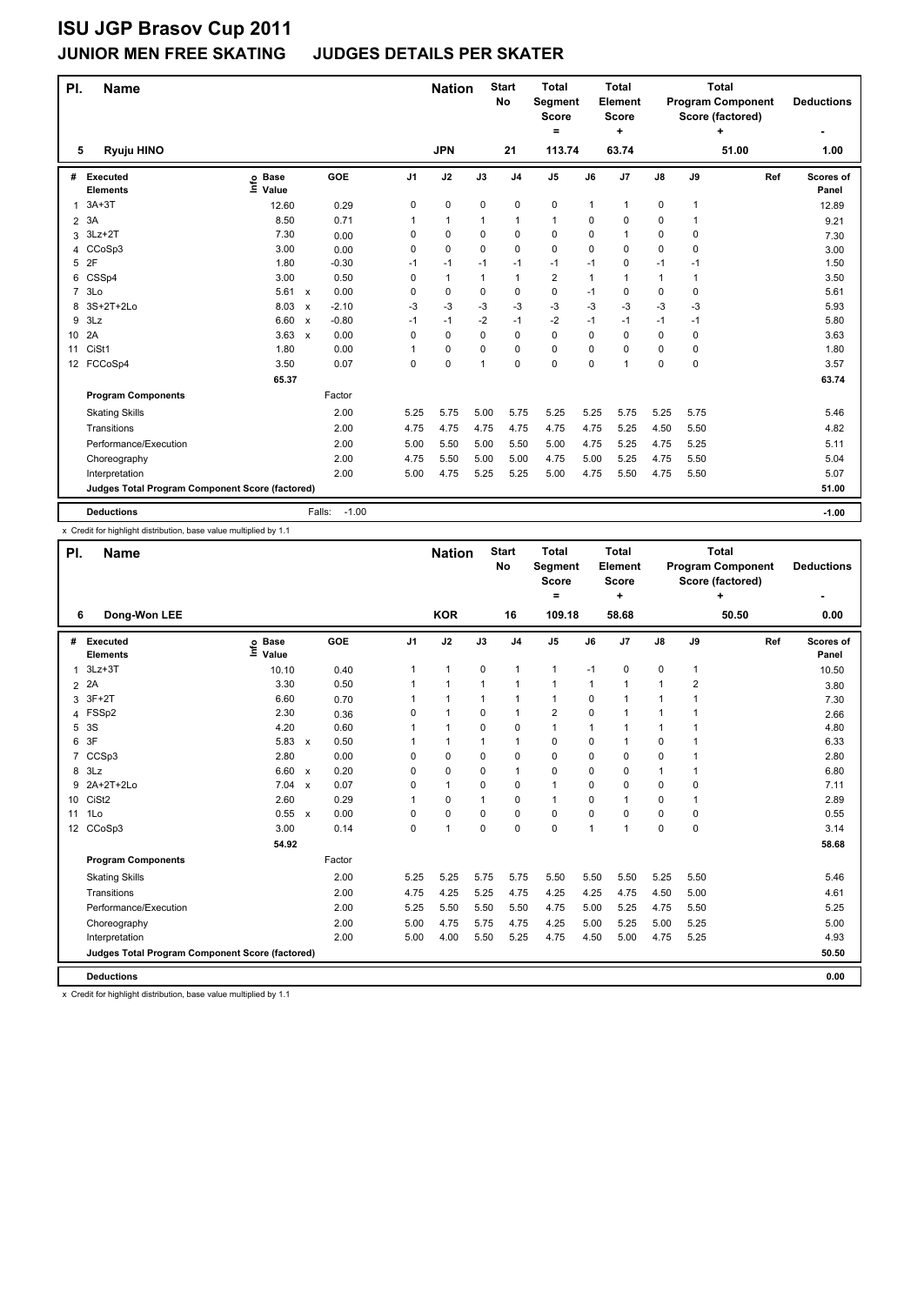### **JUNIOR MEN FREE SKATING JUDGES DETAILS PER SKATER**

| PI.             | <b>Name</b>                                     |                              |                           |         |                | <b>Nation</b> |          | <b>Start</b><br>No | <b>Total</b><br>Segment<br>Score<br>= |              | <b>Total</b><br><b>Element</b><br>Score<br>٠ |               |              | <b>Total</b><br><b>Program Component</b><br>Score (factored)<br>٠ | <b>Deductions</b>  |
|-----------------|-------------------------------------------------|------------------------------|---------------------------|---------|----------------|---------------|----------|--------------------|---------------------------------------|--------------|----------------------------------------------|---------------|--------------|-------------------------------------------------------------------|--------------------|
| 7               | <b>Paul FENTZ</b>                               |                              |                           |         |                | <b>GER</b>    |          | 12                 | 100.85                                |              | 52.29                                        |               |              | 48.56                                                             | 0.00               |
| #               | Executed<br><b>Elements</b>                     | <b>Base</b><br>lnfo<br>Value |                           | GOE     | J <sub>1</sub> | J2            | J3       | J <sub>4</sub>     | J <sub>5</sub>                        | J6           | J <sub>7</sub>                               | $\mathsf{J}8$ | J9           | Ref                                                               | Scores of<br>Panel |
| $\mathbf{1}$    | 2A                                              | 3.30                         |                           | 0.50    | 1              | $\mathbf{1}$  | 1        | $\mathbf 0$        | $\mathbf{1}$                          | $\mathbf{1}$ | 1                                            | 1             | $\mathbf{1}$ |                                                                   | 3.80               |
| $\overline{2}$  | $3Lz + 2T$                                      | 7.30                         |                           | 0.00    | 0              | 0             | 0        | 0                  | 0                                     | 0            | 0                                            | 0             | 1            |                                                                   | 7.30               |
| 3               | 3F                                              | 5.30                         |                           | $-1.50$ | -3             | $-3$          | $-2$     | $-2$               | $-2$                                  | $-2$         | $-2$                                         | $-2$          | $-2$         |                                                                   | 3.80               |
| 4               | CiSt <sub>2</sub>                               | 2.60                         |                           | 0.07    | 0              | $\mathbf 0$   | $\Omega$ | $\mathbf 0$        | $\mathbf 0$                           | 0            | 1                                            | $\mathbf{1}$  | 0            |                                                                   | 2.67               |
| 5               | FCSp3                                           | 2.80                         |                           | $-0.04$ | 0              | $\mathbf 0$   | $-1$     | $\mathbf 0$        | 0                                     | 0            | 0                                            | 0             | $-1$         |                                                                   | 2.76               |
| 6               | 3Lo                                             | 5.61                         | $\mathsf{x}$              | 0.40    | 1              | 0             | $\Omega$ | 0                  | 0                                     | 1            | 1                                            | 1             | 1            |                                                                   | 6.01               |
| $\overline{7}$  | $3S+3T$                                         | 9.13                         | $\boldsymbol{\mathsf{x}}$ | $-1.40$ | $-2$           | $-2$          | -2       | $-2$               | $-2$                                  | $-2$         | $-2$                                         | $-2$          | $-1$         |                                                                   | 7.73               |
| 8               | CSSp4                                           | 3.00                         |                           | 0.36    | 0              | $\mathbf 0$   | 1        | $\mathbf{1}$       | $\mathbf 0$                           | 1            | 1                                            | 1             | 1            |                                                                   | 3.36               |
| 9               | 2A                                              | 3.63                         | $\boldsymbol{\mathsf{x}}$ | 0.07    | 0              | 0             | 0        | 0                  | $\mathbf{1}$                          | $\mathbf 1$  | 0                                            | 0             | 0            |                                                                   | 3.70               |
| 10 <sup>1</sup> | 2Lz                                             | 2.31                         | $\boldsymbol{\mathsf{x}}$ | 0.00    | 0              | 0             | 0        | $-1$               | 0                                     | 0            | 1                                            | 0             | 0            |                                                                   | 2.31               |
| 11              | $3T+2T$                                         | 5.94                         | $\boldsymbol{\mathsf{x}}$ | 0.00    | 0              | 0             | $\Omega$ | $\mathbf 0$        | $\mathbf 0$                           | $\Omega$     | $\Omega$                                     | 0             | 0            |                                                                   | 5.94               |
|                 | 12 CCoSp3                                       | 3.00                         |                           | $-0.09$ | 0              | $-1$          | 0        | $-1$               | 0                                     | $-1$         | 1                                            | 0             | 0            |                                                                   | 2.91               |
|                 |                                                 | 53.92                        |                           |         |                |               |          |                    |                                       |              |                                              |               |              |                                                                   | 52.29              |
|                 | <b>Program Components</b>                       |                              |                           | Factor  |                |               |          |                    |                                       |              |                                              |               |              |                                                                   |                    |
|                 | <b>Skating Skills</b>                           |                              |                           | 2.00    | 5.00           | 4.75          | 5.25     | 4.75               | 4.75                                  | 5.25         | 5.00                                         | 5.00          | 5.00         |                                                                   | 4.96               |
|                 | Transitions                                     |                              |                           | 2.00    | 4.75           | 4.25          | 4.75     | 4.50               | 4.50                                  | 5.00         | 4.50                                         | 5.00          | 5.50         |                                                                   | 4.71               |
|                 | Performance/Execution                           |                              |                           | 2.00    | 5.00           | 4.50          | 5.00     | 5.00               | 4.75                                  | 5.25         | 4.75                                         | 4.75          | 5.25         |                                                                   | 4.93               |
|                 | Choreography                                    |                              |                           | 2.00    | 5.00           | 4.75          | 5.00     | 4.50               | 4.75                                  | 5.25         | 4.50                                         | 4.75          | 5.00         |                                                                   | 4.82               |
|                 | Interpretation                                  |                              |                           | 2.00    | 4.75           | 4.50          | 5.00     | 4.75               | 5.00                                  | 5.25         | 4.75                                         | 4.75          | 5.00         |                                                                   | 4.86               |
|                 | Judges Total Program Component Score (factored) |                              |                           |         |                |               |          |                    |                                       |              |                                              |               |              |                                                                   | 48.56              |
|                 | <b>Deductions</b>                               |                              |                           |         |                |               |          |                    |                                       |              |                                              |               |              |                                                                   | 0.00               |

x Credit for highlight distribution, base value multiplied by 1.1

| PI.             | <b>Name</b>                                     |                           |                           |         |                | <b>Nation</b> |              | <b>Start</b><br><b>No</b> | <b>Total</b><br>Segment<br><b>Score</b><br>Ξ. |      | <b>Total</b><br><b>Element</b><br><b>Score</b><br>÷ |               |              | <b>Total</b><br><b>Program Component</b><br>Score (factored)<br>÷ | <b>Deductions</b>  |
|-----------------|-------------------------------------------------|---------------------------|---------------------------|---------|----------------|---------------|--------------|---------------------------|-----------------------------------------------|------|-----------------------------------------------------|---------------|--------------|-------------------------------------------------------------------|--------------------|
| 8               | <b>Thomas SOSNIAK</b>                           |                           |                           |         |                | <b>FRA</b>    |              | $\overline{7}$            | 99.50                                         |      | 52.64                                               |               |              | 47.86                                                             | 1.00               |
| #               | Executed<br><b>Elements</b>                     | <b>Base</b><br>۴<br>Value |                           | GOE     | J <sub>1</sub> | J2            | J3           | J <sub>4</sub>            | J <sub>5</sub>                                | J6   | J7                                                  | $\mathsf{J}8$ | J9           | Ref                                                               | Scores of<br>Panel |
| 1               | $3Lz + 3T$                                      | 10.10                     |                           | 0.70    | 1              | $\mathbf{1}$  | $\mathbf{1}$ | $\mathbf{1}$              | $\mathbf{1}$                                  | 1    | 1                                                   | 0             | $\mathbf{1}$ |                                                                   | 10.80              |
|                 | 2 2A+2T                                         | 4.60                      |                           | 0.00    | 0              | $\mathbf 0$   | $\Omega$     | $\mathbf 0$               | $\mathbf 0$                                   | 0    | 0                                                   | 0             | 0            |                                                                   | 4.60               |
| 3               | 3Lo                                             | 5.10                      |                           | 0.20    | 1              | $\Omega$      | $\Omega$     | 0                         | $\Omega$                                      | 0    | 1                                                   | 0             | 1            |                                                                   | 5.30               |
| 4               | CCoSp3                                          | 3.00                      |                           | 0.00    | 0              | $\mathbf 0$   | 0            | $\mathbf 0$               | $\mathbf 0$                                   | 0    | 1                                                   | 0             | 0            |                                                                   | 3.00               |
| 5               | 3F                                              | 5.30                      |                           | $-2.10$ | $-3$           | $-3$          | $-3$         | $-3$                      | $-3$                                          | -3   | $-3$                                                | $-3$          | $-3$         |                                                                   | 3.20               |
| 6               | 2A                                              | 3.63                      | $\mathsf{x}$              | $-0.21$ | 0              | $\mathbf 0$   | $-1$         | $-1$                      | $-1$                                          | 0    | 0                                                   | $-1$          | 0            |                                                                   | 3.42               |
| 7               | CSSp1                                           | 1.90                      |                           | 0.14    | 0              | $\mathbf{1}$  | $\Omega$     | $\mathbf 0$               | $\Omega$                                      | 1    | 1                                                   | 0             | 0            |                                                                   | 2.04               |
| 8               | $3S+2T$                                         | 6.05                      | $\mathsf{x}$              | 0.00    | 0              | $\Omega$      | $\Omega$     | $\mathbf 0$               | $\Omega$                                      | 0    | 0                                                   | 0             | 0            |                                                                   | 6.05               |
| 9               | 3T                                              | 4.51                      | $\boldsymbol{\mathsf{x}}$ | 0.20    |                | $\mathbf 0$   | $\Omega$     | 0                         | 0                                             | 1    | 1                                                   | 0             | 0            |                                                                   | 4.71               |
| 10 <sup>°</sup> | 3S                                              | 4.62                      | $\mathsf{x}$              | 0.10    | 0              | $\mathbf 0$   | $\Omega$     | $\mathbf 0$               | $\mathbf 0$                                   | 1    | 1                                                   | 0             | 0            |                                                                   | 4.72               |
| 11              | CiSt1                                           | 1.80                      |                           | 0.00    | 0              | 0             | $\Omega$     | 0                         | $\mathbf 0$                                   | 0    | $\Omega$                                            | 0             | 0            |                                                                   | 1.80               |
| 12              | FSSp4                                           | 3.00                      |                           | 0.00    | 0              | $\mathbf 0$   | $\Omega$     | 0                         | $\Omega$                                      | 0    | 1                                                   | $\Omega$      | 0            |                                                                   | 3.00               |
|                 |                                                 | 53.61                     |                           |         |                |               |              |                           |                                               |      |                                                     |               |              |                                                                   | 52.64              |
|                 | <b>Program Components</b>                       |                           |                           | Factor  |                |               |              |                           |                                               |      |                                                     |               |              |                                                                   |                    |
|                 | <b>Skating Skills</b>                           |                           |                           | 2.00    | 4.75           | 4.75          | 4.50         | 4.50                      | 4.50                                          | 5.50 | 4.75                                                | 4.50          | 5.00         |                                                                   | 4.68               |
|                 | Transitions                                     |                           |                           | 2.00    | 4.50           | 4.50          | 4.25         | 5.25                      | 4.50                                          | 5.00 | 4.75                                                | 4.25          | 4.75         |                                                                   | 4.61               |
|                 | Performance/Execution                           |                           |                           | 2.00    | 4.75           | 4.75          | 4.75         | 5.25                      | 4.75                                          | 5.25 | 5.25                                                | 4.50          | 4.75         |                                                                   | 4.89               |
|                 | Choreography                                    |                           |                           | 2.00    | 4.50           | 5.00          | 4.75         | 5.00                      | 4.50                                          | 5.25 | 5.00                                                | 4.25          | 5.00         |                                                                   | 4.82               |
|                 | Interpretation                                  |                           |                           | 2.00    | 4.75           | 5.25          | 4.50         | 5.25                      | 4.75                                          | 5.50 | 5.00                                                | 4.50          | 5.00         |                                                                   | 4.93               |
|                 | Judges Total Program Component Score (factored) |                           |                           |         |                |               |              |                           |                                               |      |                                                     |               |              |                                                                   | 47.86              |
|                 | <b>Deductions</b>                               |                           | Falls:                    | $-1.00$ |                |               |              |                           |                                               |      |                                                     |               |              |                                                                   | $-1.00$            |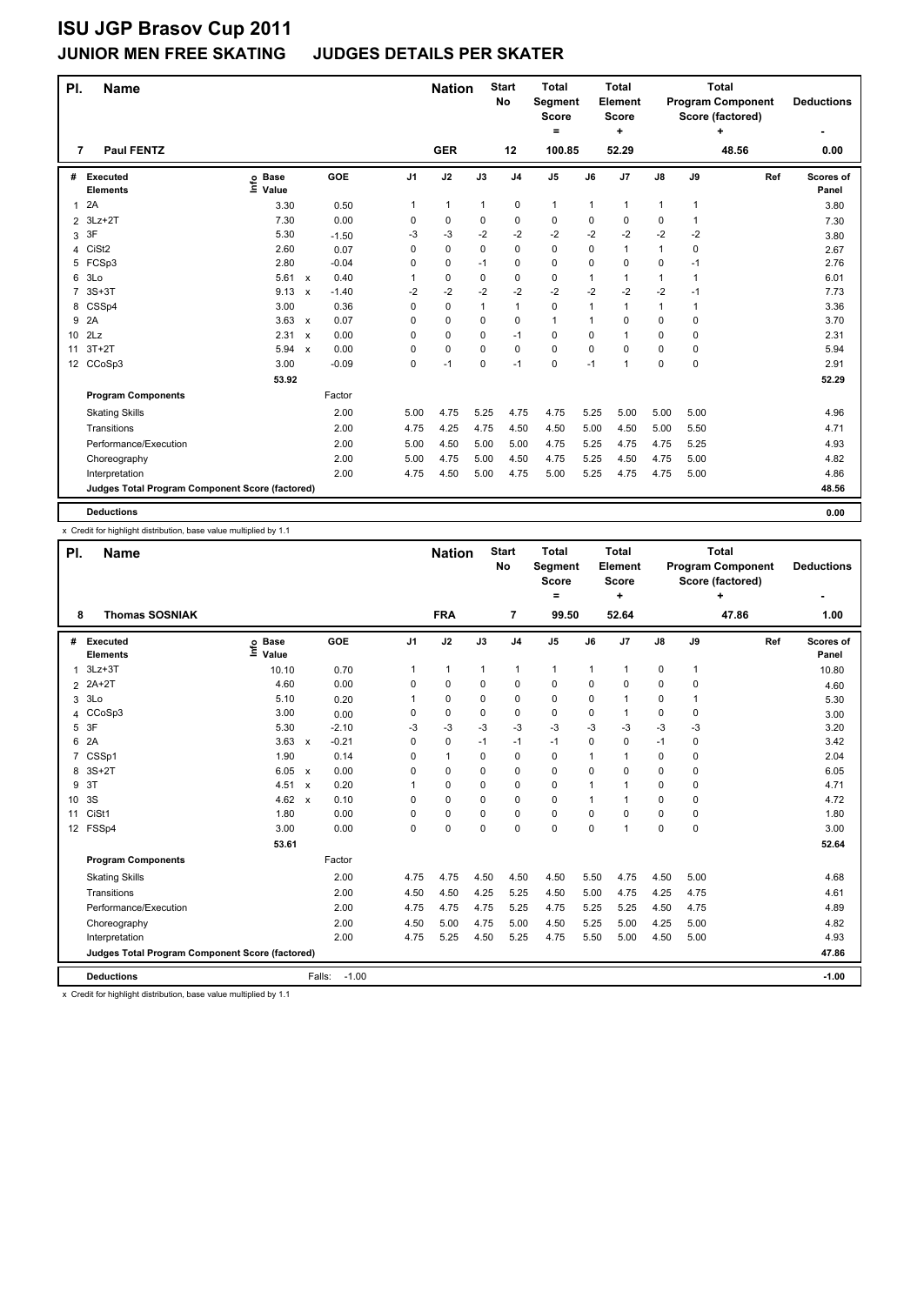### **JUNIOR MEN FREE SKATING JUDGES DETAILS PER SKATER**

| PI.            | <b>Name</b>                                     |         |                      |                           |         |                | <b>Nation</b> |                | <b>Start</b><br>No | <b>Total</b><br>Segment<br><b>Score</b><br>= |             | <b>Total</b><br>Element<br><b>Score</b><br>÷ |      |             | <b>Total</b><br><b>Program Component</b><br>Score (factored)<br>٠ | <b>Deductions</b>  |
|----------------|-------------------------------------------------|---------|----------------------|---------------------------|---------|----------------|---------------|----------------|--------------------|----------------------------------------------|-------------|----------------------------------------------|------|-------------|-------------------------------------------------------------------|--------------------|
| 9              | <b>Yakov GODOROZHA</b>                          |         |                      |                           |         |                | <b>UKR</b>    |                | 15                 | 96.29                                        |             | 49.49                                        |      |             | 47.80                                                             | 1.00               |
| #              | Executed<br><b>Elements</b>                     | Info    | <b>Base</b><br>Value |                           | GOE     | J <sub>1</sub> | J2            | J3             | J <sub>4</sub>     | J <sub>5</sub>                               | J6          | J7                                           | J8   | J9          | Ref                                                               | Scores of<br>Panel |
| 1              | 3A                                              |         | 8.50                 |                           | $-1.29$ | -2             | $-1$          | $-1$           | $-1$               | $-1$                                         | $-1$        | $-2$                                         | $-2$ | -1          |                                                                   | 7.21               |
|                | 2 2Lz+2T                                        |         | 3.40                 |                           | 0.00    | 0              | 0             | 0              | 0                  | $\mathbf{1}$                                 | $\Omega$    | 0                                            | 0    | 0           |                                                                   | 3.40               |
| 3              | $3A+2T$                                         |         | 9.80                 |                           | 0.00    | 0              | 0             | 0              | $\mathbf 0$        | 0                                            | 0           | $\mathbf 0$                                  | $-1$ | 0           |                                                                   | 9.80               |
| 4              | 3Lo                                             |         | 5.10                 |                           | $-2.10$ | -3             | -3            | -3             | $-3$               | $-3$                                         | $-3$        | $-3$                                         | $-3$ | -3          |                                                                   | 3.00               |
| 5              | FCSp1                                           |         | 1.90                 |                           | $-0.13$ | $-1$           | $\mathbf 0$   | $-1$           | $-1$               | 0                                            | $-1$        | $\mathbf{1}$                                 | 0    | $\mathbf 0$ |                                                                   | 1.77               |
| 6              | 3Lz                                             |         | 6.00                 |                           | $-0.90$ | $-2$           | $-1$          | $-2$           | $-1$               | $-1$                                         | $-1$        | $-1$                                         | $-2$ | $-1$        |                                                                   | 5.10               |
| $\overline{7}$ | 2A                                              |         | 3.63                 | $\mathbf{x}$              | $-0.14$ | $\Omega$       | 0             | 0              | $-1$               | $-1$                                         | $-1$        | 0                                            | 0    | 0           |                                                                   | 3.49               |
| 8              | 3F<                                             | $\prec$ | 4.07                 | $\boldsymbol{\mathsf{x}}$ | $-1.60$ | -3             | $-2$          | $-2$           | $-3$               | $-2$                                         | $-2$        | $-2$                                         | $-3$ | $-2$        |                                                                   | 2.47               |
| 9              | $3S+2T$                                         |         | 6.05                 | $\boldsymbol{\mathsf{x}}$ | $-0.40$ | $-1$           | 0             | $-1$           | $-1$               | 0                                            | $-1$        | 0                                            | $-1$ | 0           |                                                                   | 5.65               |
| 10             | CSSp2                                           |         | 2.30                 |                           | 0.00    | 0              | 0             | 0              | $\mathbf 0$        | 0                                            | 0           | $\overline{1}$                               | 0    | $\mathbf 0$ |                                                                   | 2.30               |
| 11             | CiSt1                                           |         | 1.80                 |                           | 0.07    | 0              | 0             | 0              | $\mathbf 0$        | $\mathbf{1}$                                 | $\Omega$    | 1                                            | 0    | 0           |                                                                   | 1.87               |
|                | 12 CCoSp3                                       |         | 3.00                 |                           | 0.43    | $\Omega$       | $\mathbf{1}$  | $\overline{1}$ | $\overline{1}$     | 1                                            | $\mathbf 1$ | 1                                            | 0    | 1           |                                                                   | 3.43               |
|                |                                                 |         | 55.55                |                           |         |                |               |                |                    |                                              |             |                                              |      |             |                                                                   | 49.49              |
|                | <b>Program Components</b>                       |         |                      |                           | Factor  |                |               |                |                    |                                              |             |                                              |      |             |                                                                   |                    |
|                | <b>Skating Skills</b>                           |         |                      |                           | 2.00    | 4.75           | 4.75          | 4.75           | 4.75               | 5.50                                         | 5.25        | 5.00                                         | 4.75 | 5.25        |                                                                   | 4.93               |
|                | Transitions                                     |         |                      |                           | 2.00    | 4.50           | 4.25          | 4.50           | 4.50               | 5.00                                         | 4.75        | 4.75                                         | 4.25 | 5.00        |                                                                   | 4.61               |
|                | Performance/Execution                           |         |                      |                           | 2.00    | 4.75           | 5.00          | 4.50           | 5.25               | 5.25                                         | 4.75        | 5.00                                         | 4.50 | 4.75        |                                                                   | 4.86               |
|                | Choreography                                    |         |                      |                           | 2.00    | 4.50           | 4.75          | 4.25           | 4.50               | 5.00                                         | 5.00        | 4.75                                         | 4.50 | 5.25        |                                                                   | 4.71               |
|                | Interpretation                                  |         |                      |                           | 2.00    | 4.75           | 4.25          | 4.50           | 4.75               | 5.25                                         | 5.00        | 5.00                                         | 4.50 | 5.00        |                                                                   | 4.79               |
|                | Judges Total Program Component Score (factored) |         |                      |                           |         |                |               |                |                    |                                              |             |                                              |      |             |                                                                   | 47.80              |
|                | <b>Deductions</b>                               |         |                      | Falls:                    | $-1.00$ |                |               |                |                    |                                              |             |                                              |      |             |                                                                   | $-1.00$            |

< Under-rotated jump x Credit for highlight distribution, base value multiplied by 1.1

| PI.            | <b>Name</b>                                     |         |                      |                           |                   |                | <b>Nation</b>        |              | <b>Start</b><br>No | <b>Total</b><br>Segment<br><b>Score</b><br>Ξ. |              | <b>Total</b><br>Element<br><b>Score</b><br>٠ |               |              | <b>Total</b><br><b>Program Component</b><br>Score (factored)<br>÷ | <b>Deductions</b>  |
|----------------|-------------------------------------------------|---------|----------------------|---------------------------|-------------------|----------------|----------------------|--------------|--------------------|-----------------------------------------------|--------------|----------------------------------------------|---------------|--------------|-------------------------------------------------------------------|--------------------|
| 10             | <b>Jun SUZUKI</b>                               |         |                      |                           |                   |                | <b>JPN</b>           |              | 8                  | 91.60                                         |              | 48.88                                        |               |              | 45.72                                                             | 3.00               |
| #              | Executed<br><b>Elements</b>                     | ١nf٥    | <b>Base</b><br>Value |                           | GOE               | J <sub>1</sub> | J2                   | J3           | J <sub>4</sub>     | J5                                            | J6           | J7                                           | $\mathsf{J}8$ | J9           | Ref                                                               | Scores of<br>Panel |
| $\mathbf{1}$   | 3F                                              |         | 5.30                 |                           | 0.00              | 1              | $\mathbf 0$          | 0            | $\mathbf 0$        | $\mathbf 0$                                   | 0            | 0                                            | 0             | 0            |                                                                   | 5.30               |
| $\overline{2}$ | 3Lz                                             | e       | 6.00                 |                           | $-2.10$           | $-3$           | $-3$                 | $-3$         | $-3$               | $-3$                                          | $-3$         | $-3$                                         | $-3$          | $-3$         |                                                                   | 3.90               |
| 3              | FCoSp3                                          |         | 2.50                 |                           | 0.36              | $-1$           | $\mathbf{1}$         | 0            | $\mathbf{1}$       | $\mathbf{1}$                                  | 1            | 1                                            | $\mathbf{1}$  | 0            |                                                                   | 2.86               |
| 4              | 3 <sub>Lo</sub>                                 |         | 5.10                 |                           | $-1.60$           | -3             | $-2$                 | $-3$         | $-2$               | $-2$                                          | $-3$         | $-2$                                         | $-2$          | $-2$         |                                                                   | 3.50               |
| 5              | 3S                                              |         | 4.20                 |                           | $-2.10$           | $-3$           | $-3$                 | $-3$         | $-3$               | $-3$                                          | $-3$         | $-3$                                         | $-3$          | $-3$         |                                                                   | 2.10               |
| 6              | CSSp4                                           |         | 3.00                 |                           | 0.29              | 0              | $\mathbf{1}$         | $\Omega$     | $\mathbf 0$        | $\mathbf{1}$                                  | $\mathbf{1}$ | $\mathbf{1}$                                 | $\mathbf 0$   | $\mathbf{1}$ |                                                                   | 3.29               |
| $\overline{7}$ | $3T+2T$                                         |         | 5.94                 | $\boldsymbol{\mathsf{x}}$ | 0.70              | 1              | $\blacktriangleleft$ | $\mathbf{1}$ | $\mathbf{1}$       | 0                                             | 1            | 1                                            | $\mathbf{1}$  | 1            |                                                                   | 6.64               |
| 8              | $3S+2T$                                         |         | 6.05                 | $\boldsymbol{\mathsf{x}}$ | 0.00              | 1              | $\mathbf 0$          | $\Omega$     | $\mathbf 0$        | $\mathbf 0$                                   | $\Omega$     | 0                                            | $\mathbf 0$   | 0            |                                                                   | 6.05               |
| 9              | 2A+2T+2Lo<                                      | $\prec$ | 6.49                 | $\boldsymbol{\mathsf{x}}$ | $-1.50$           | -3             | $-2$                 | $-3$         | $-3$               | $-3$                                          | $-3$         | $-3$                                         | $-3$          | $-3$         |                                                                   | 4.99               |
| 10 3T          |                                                 |         | 4.51                 | $\boldsymbol{\mathsf{x}}$ | 0.00              | 0              | $\Omega$             | $\Omega$     | $\mathbf{1}$       | $\Omega$                                      | $\Omega$     | $\Omega$                                     | $\Omega$      | 0            |                                                                   | 4.51               |
| 11             | SIS <sub>t2</sub>                               |         | 2.60                 |                           | 0.00              | 0              | $\mathbf 0$          | $\Omega$     | $\mathbf 0$        | $\mathbf 0$                                   | $-1$         | 1                                            | $\Omega$      | $\Omega$     |                                                                   | 2.60               |
| 12             | CCoSp3                                          |         | 3.00                 |                           | 0.14              | 0              | $\overline{1}$       | $\Omega$     | $\Omega$           | $\Omega$                                      | $\mathbf{1}$ | 1                                            | $\Omega$      | $\Omega$     |                                                                   | 3.14               |
|                |                                                 |         | 54.69                |                           |                   |                |                      |              |                    |                                               |              |                                              |               |              |                                                                   | 48.88              |
|                | <b>Program Components</b>                       |         |                      |                           | Factor            |                |                      |              |                    |                                               |              |                                              |               |              |                                                                   |                    |
|                | <b>Skating Skills</b>                           |         |                      |                           | 2.00              | 4.75           | 4.50                 | 5.00         | 5.00               | 5.00                                          | 4.75         | 5.00                                         | 4.75          | 4.25         |                                                                   | 4.82               |
|                | Transitions                                     |         |                      |                           | 2.00              | 4.50           | 4.25                 | 4.50         | 4.50               | 4.50                                          | 4.00         | 4.75                                         | 4.50          | 4.25         |                                                                   | 4.43               |
|                | Performance/Execution                           |         |                      |                           | 2.00              | 4.75           | 4.25                 | 4.50         | 4.75               | 4.50                                          | 4.50         | 4.50                                         | 4.50          | 4.00         |                                                                   | 4.50               |
|                | Choreography                                    |         |                      |                           | 2.00              | 4.75           | 4.50                 | 4.75         | 4.50               | 4.75                                          | 4.25         | 4.50                                         | 4.50          | 4.50         |                                                                   | 4.57               |
|                | Interpretation                                  |         |                      |                           | 2.00              | 4.50           | 4.50                 | 4.50         | 4.75               | 4.75                                          | 4.00         | 4.75                                         | 4.50          | 4.25         |                                                                   | 4.54               |
|                | Judges Total Program Component Score (factored) |         |                      |                           |                   |                |                      |              |                    |                                               |              |                                              |               |              |                                                                   | 45.72              |
|                | <b>Deductions</b>                               |         |                      |                           | $-3.00$<br>Falls: |                |                      |              |                    |                                               |              |                                              |               |              |                                                                   | $-3.00$            |

< Under-rotated jump x Credit for highlight distribution, base value multiplied by 1.1 e Jump take off with wrong edge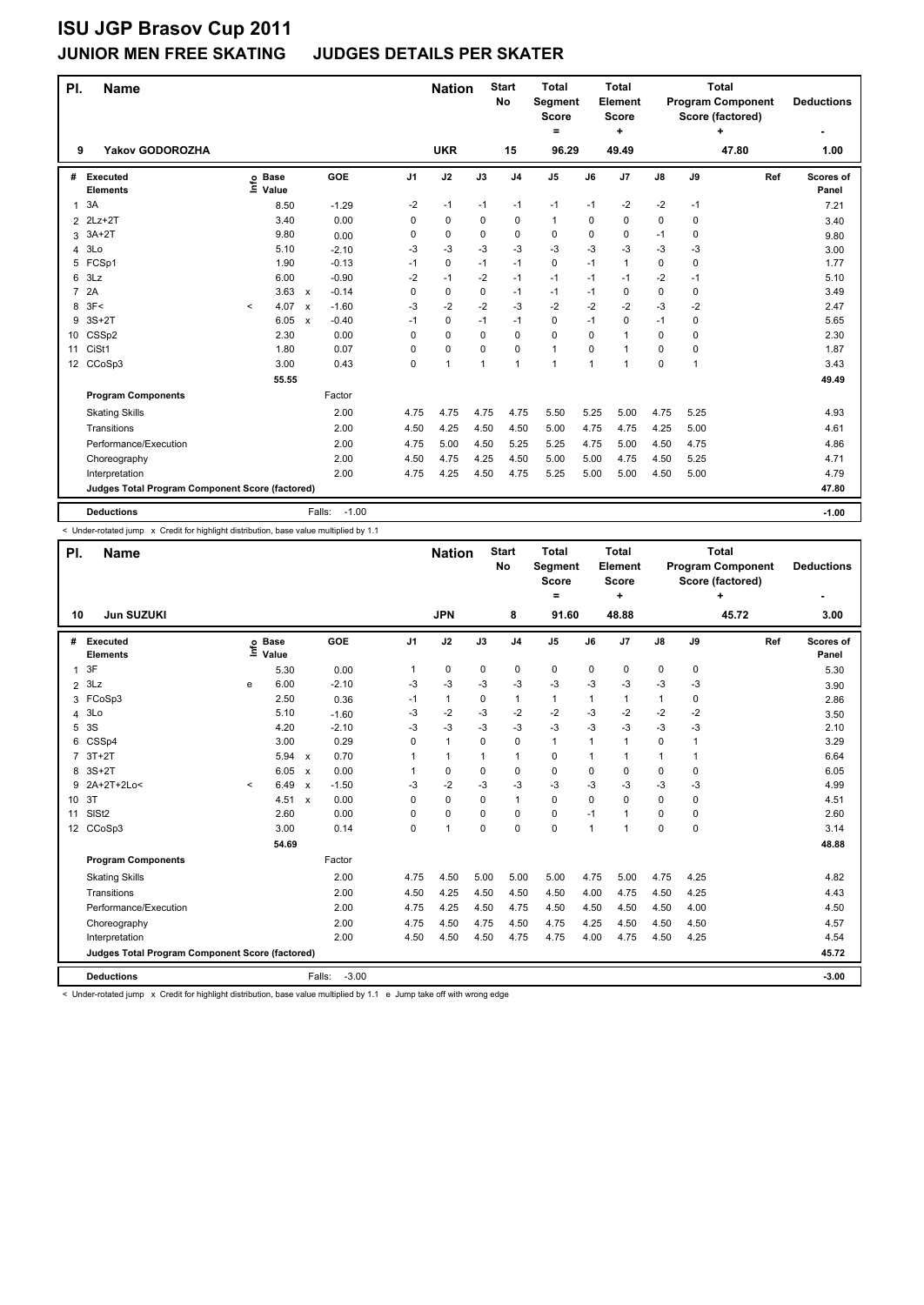### **JUNIOR MEN FREE SKATING JUDGES DETAILS PER SKATER**

| PI.             | <b>Name</b>                                     |                              |                           |                   |                | <b>Nation</b> |             | <b>Start</b><br><b>No</b> | <b>Total</b><br>Segment<br><b>Score</b><br>= |      | <b>Total</b><br>Element<br>Score<br>٠ |               |      | <b>Total</b><br><b>Program Component</b><br>Score (factored)<br>÷ | <b>Deductions</b>  |
|-----------------|-------------------------------------------------|------------------------------|---------------------------|-------------------|----------------|---------------|-------------|---------------------------|----------------------------------------------|------|---------------------------------------|---------------|------|-------------------------------------------------------------------|--------------------|
| 11              | <b>Peter O BRIEN</b>                            |                              |                           |                   |                | <b>CAN</b>    |             | 19                        | 90.53                                        |      | 42.67                                 |               |      | 49.86                                                             | 2.00               |
| #               | Executed<br><b>Elements</b>                     | <b>Base</b><br>Info<br>Value |                           | GOE               | J <sub>1</sub> | J2            | J3          | J <sub>4</sub>            | J <sub>5</sub>                               | J6   | J <sub>7</sub>                        | $\mathsf{J}8$ | J9   | Ref                                                               | Scores of<br>Panel |
| $\mathbf{1}$    | 3F<                                             | $\,<$<br>3.70                |                           | $-2.10$           | -3             | $-3$          | -3          | $-3$                      | $-3$                                         | $-3$ | $-3$                                  | $-3$          | -3   |                                                                   | 1.60               |
| $\overline{2}$  | $3S+2T$                                         | 5.50                         |                           | 0.00              | 0              | $\mathbf 0$   | $\Omega$    | $\mathbf{1}$              | $\mathbf 0$                                  | 0    | 0                                     | 0             | 0    |                                                                   | 5.50               |
| 3               | 3Lo+1T                                          | 5.50                         |                           | 0.00              | 0              | $-1$          | 0           | 0                         | $\mathbf 0$                                  | 0    | 0                                     | 0             | 0    |                                                                   | 5.50               |
| 4               | FSSp3                                           | 2.60                         |                           | 0.21              | 0              | $\mathbf 0$   | 0           | $\mathbf{1}$              | $\mathbf 0$                                  | 1    | 1                                     | 0             | 1    |                                                                   | 2.81               |
| 5               | 2A                                              | 3.30                         |                           | 0.21              | 0              | $\mathbf{1}$  | $\mathbf 1$ | $\mathbf 0$               | $\mathbf 0$                                  | 1    | 1                                     | 0             | 0    |                                                                   | 3.51               |
| 6               | CiSt <sub>3</sub>                               | 3.30                         |                           | 0.00              | $\Omega$       | 0             | $\Omega$    | $\mathbf 0$               | $\mathbf 0$                                  | 0    | 0                                     | 0             | 0    |                                                                   | 3.30               |
| 7               | CCSp3                                           | 2.80                         |                           | 0.00              | $\Omega$       | 0             | 0           | 0                         | 0                                            | 0    | 0                                     | 0             | 0    |                                                                   | 2.80               |
| 8               | 3Lz                                             | 6.60                         | $\boldsymbol{\mathsf{x}}$ | $-2.10$           | -3             | $-3$          | -3          | $-3$                      | $-3$                                         | -3   | -3                                    | $-3$          | $-3$ |                                                                   | 4.50               |
| 9               | $3F+1T$                                         | 6.27                         | $\boldsymbol{\mathsf{x}}$ | 0.00              | $\Omega$       | $\mathbf 0$   | $\Omega$    | $\mathbf 0$               | $\mathbf 0$                                  | 0    | 0                                     | 0             | 0    |                                                                   | 6.27               |
| 10 <sup>1</sup> | 1Lo                                             | 0.55                         | $\boldsymbol{\mathsf{x}}$ | $-0.01$           | 0              | $\mathbf 0$   | $\mathbf 0$ | 0                         | $\mathbf 0$                                  | $-2$ | 0                                     | 0             | $-1$ |                                                                   | 0.54               |
| 11              | CCoSp3                                          | 3.00                         |                           | 0.21              | 0              | $\mathbf 0$   | $\Omega$    | $\mathbf{1}$              | 1                                            | 1    | 1                                     | 0             | 0    |                                                                   | 3.21               |
|                 | 12 2A                                           | 3.63                         | $\boldsymbol{\mathsf{x}}$ | $-0.50$           | $-1$           | $-1$          | $-1$        | $-1$                      | $-1$                                         | $-1$ | 0                                     | $-1$          | $-1$ |                                                                   | 3.13               |
|                 |                                                 | 46.75                        |                           |                   |                |               |             |                           |                                              |      |                                       |               |      |                                                                   | 42.67              |
|                 | <b>Program Components</b>                       |                              |                           | Factor            |                |               |             |                           |                                              |      |                                       |               |      |                                                                   |                    |
|                 | <b>Skating Skills</b>                           |                              |                           | 2.00              | 5.00           | 5.00          | 5.50        | 5.25                      | 5.25                                         | 5.25 | 5.25                                  | 5.25          | 5.00 |                                                                   | 5.18               |
|                 | Transitions                                     |                              |                           | 2.00              | 4.50           | 4.75          | 5.00        | 5.00                      | 5.00                                         | 4.75 | 4.75                                  | 5.00          | 4.75 |                                                                   | 4.86               |
|                 | Performance/Execution                           |                              |                           | 2.00              | 4.75           | 4.75          | 5.00        | 5.00                      | 5.25                                         | 5.00 | 5.25                                  | 5.00          | 4.75 |                                                                   | 4.96               |
|                 | Choreography                                    |                              |                           | 2.00              | 4.75           | 4.75          | 5.00        | 4.75                      | 5.00                                         | 4.75 | 5.00                                  | 5.00          | 5.00 |                                                                   | 4.89               |
|                 | Interpretation                                  |                              |                           | 2.00              | 4.75           | 4.75          | 5.25        | 5.25                      | 5.25                                         | 5.00 | 4.75                                  | 5.00          | 5.25 |                                                                   | 5.04               |
|                 | Judges Total Program Component Score (factored) |                              |                           |                   |                |               |             |                           |                                              |      |                                       |               |      |                                                                   | 49.86              |
|                 | <b>Deductions</b>                               |                              |                           | $-2.00$<br>Falls: |                |               |             |                           |                                              |      |                                       |               |      |                                                                   | $-2.00$            |

< Under-rotated jump x Credit for highlight distribution, base value multiplied by 1.1

| PI.            | <b>Name</b>                                     |                            |                           |            |                | <b>Nation</b>            |      | <b>Start</b><br><b>No</b> | <b>Total</b><br>Segment<br><b>Score</b><br>$=$ |                | <b>Total</b><br>Element<br><b>Score</b><br>÷ |               |             | <b>Total</b><br><b>Program Component</b><br>Score (factored)<br>٠ | <b>Deductions</b>  |
|----------------|-------------------------------------------------|----------------------------|---------------------------|------------|----------------|--------------------------|------|---------------------------|------------------------------------------------|----------------|----------------------------------------------|---------------|-------------|-------------------------------------------------------------------|--------------------|
| 12             | Ondrej SPIEGL                                   |                            |                           |            |                | <b>SWE</b>               |      | 14                        | 84.95                                          |                | 37.09                                        |               |             | 47.86                                                             | 0.00               |
| #              | <b>Executed</b><br><b>Elements</b>              | <b>Base</b><br>۴ů<br>Value |                           | <b>GOE</b> | J <sub>1</sub> | J2                       | J3   | J <sub>4</sub>            | J5                                             | J6             | J <sub>7</sub>                               | $\mathsf{J}8$ | J9          | Ref                                                               | Scores of<br>Panel |
| 1              | 3Lz                                             | 6.00                       |                           | $-0.90$    | 0              | $-1$                     | $-2$ | $-1$                      | $-2$                                           | $-2$           | $-1$                                         | $-1$          | $-1$        |                                                                   | 5.10               |
| $\overline{2}$ | 3 <sub>LO</sub>                                 | 5.10                       |                           | 0.00       | 0              | 0                        | 0    | 0                         | 0                                              | 0              | 0                                            | 0             | 0           |                                                                   | 5.10               |
| 3              | $3S+2T$                                         | 5.50                       |                           | 0.00       | $\Omega$       | 0                        | 0    | $\mathbf 0$               | 0                                              | 0              | 0                                            | 0             | $\mathbf 0$ |                                                                   | 5.50               |
| 4              | CCoSp2                                          | 2.50                       |                           | 0.00       | $\Omega$       | 0                        | 0    | $-1$                      | 0                                              | 0              | $\mathbf{1}$                                 | 0             | $\Omega$    |                                                                   | 2.50               |
| 5              | $3T+2T+2T$                                      | 6.70                       |                           | $-0.30$    | 0              | 0                        | 0    | 0                         | $-1$                                           | $-1$           | $-1$                                         | $-1$          | 0           |                                                                   | 6.40               |
| 6              | CSSp1                                           | 1.90                       |                           | 0.29       | 1              | 0                        | 0    | $\mathbf{1}$              | 1                                              | $\overline{2}$ | 1                                            | 0             | 0           |                                                                   | 2.19               |
| $\overline{7}$ | SISt <sub>3</sub>                               | 3.30                       |                           | 0.43       | 1              | $\mathbf{1}$             | 1    | $\mathbf{1}$              | 1                                              | 1              | $\mathbf{1}$                                 | 0             | $\Omega$    |                                                                   | 3.73               |
| 8              | 2S                                              | 1.43                       | $\mathsf{x}$              | 0.00       | $\Omega$       | 0                        | 0    | $\mathbf 0$               | 0                                              | 0              | 0                                            | 0             | 0           |                                                                   | 1.43               |
| 9              | 1A                                              | 1.21                       | $\boldsymbol{\mathsf{x}}$ | 0.00       | $\Omega$       | 0                        | 0    | $\Omega$                  | 0                                              | 0              | 0                                            | 0             | $\Omega$    |                                                                   | 1.21               |
| 10 A           |                                                 | 0.00                       | $\boldsymbol{\mathsf{x}}$ | 0.00       |                | $\overline{\phantom{a}}$ |      |                           |                                                |                |                                              |               |             |                                                                   | 0.00               |
| 11             | 2T                                              | 1.43                       | $\boldsymbol{\mathsf{x}}$ | 0.00       | 0              | 0                        | 0    | $\mathbf 0$               | 0                                              | 0              | 0                                            | 0             | 0           |                                                                   | 1.43               |
|                | 12 FCCoSp2                                      | 2.50                       |                           | 0.00       | $\Omega$       | $\Omega$                 | $-1$ | $\Omega$                  | $\Omega$                                       | 0              | 1                                            | 0             | $\mathbf 0$ |                                                                   | 2.50               |
|                |                                                 | 37.57                      |                           |            |                |                          |      |                           |                                                |                |                                              |               |             |                                                                   | 37.09              |
|                | <b>Program Components</b>                       |                            |                           | Factor     |                |                          |      |                           |                                                |                |                                              |               |             |                                                                   |                    |
|                | <b>Skating Skills</b>                           |                            |                           | 2.00       | 4.75           | 4.75                     | 5.25 | 5.00                      | 5.25                                           | 5.25           | 5.00                                         | 4.75          | 4.75        |                                                                   | 4.96               |
|                | Transitions                                     |                            |                           | 2.00       | 4.50           | 4.50                     | 4.50 | 4.50                      | 4.75                                           | 4.75           | 4.50                                         | 4.75          | 4.75        |                                                                   | 4.61               |
|                | Performance/Execution                           |                            |                           | 2.00       | 4.75           | 4.25                     | 4.75 | 5.00                      | 5.00                                           | 5.00           | 5.00                                         | 4.50          | 4.00        |                                                                   | 4.75               |
|                | Choreography                                    |                            |                           | 2.00       | 4.50           | 4.50                     | 4.75 | 4.75                      | 5.25                                           | 5.00           | 4.75                                         | 4.50          | 4.50        |                                                                   | 4.68               |
|                | Interpretation                                  |                            |                           | 2.00       | 4.75           | 4.50                     | 5.00 | 5.25                      | 5.25                                           | 5.25           | 5.25                                         | 4.50          | 4.25        |                                                                   | 4.93               |
|                | Judges Total Program Component Score (factored) |                            |                           |            |                |                          |      |                           |                                                |                |                                              |               |             |                                                                   | 47.86              |
|                | <b>Deductions</b>                               |                            |                           |            |                |                          |      |                           |                                                |                |                                              |               |             |                                                                   | 0.00               |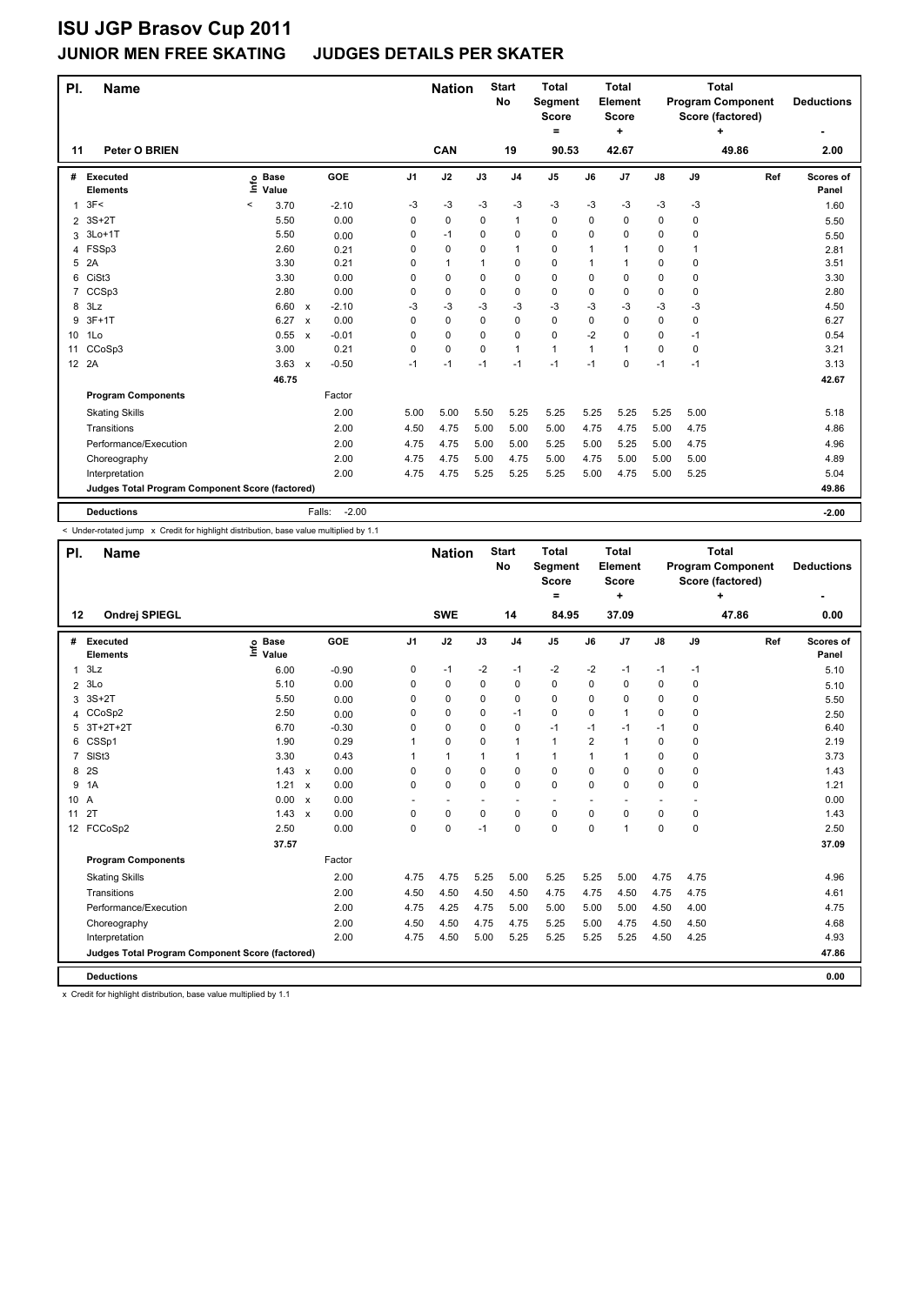### **JUNIOR MEN FREE SKATING JUDGES DETAILS PER SKATER**

| PI.            | <b>Name</b>                                     |                              |                           |         |                         | <b>Nation</b> |                | <b>Start</b><br><b>No</b> | <b>Total</b><br>Segment<br><b>Score</b> |          | <b>Total</b><br>Element<br><b>Score</b><br>÷ |                | <b>Total</b><br><b>Program Component</b><br>Score (factored) | <b>Deductions</b> |                    |
|----------------|-------------------------------------------------|------------------------------|---------------------------|---------|-------------------------|---------------|----------------|---------------------------|-----------------------------------------|----------|----------------------------------------------|----------------|--------------------------------------------------------------|-------------------|--------------------|
| 13             | <b>Tomi PULKKINEN</b>                           |                              |                           |         |                         | <b>SUI</b>    |                | 11                        | 84.69                                   |          | 37.91                                        |                |                                                              | 46.78             | 0.00               |
| #              | Executed<br><b>Elements</b>                     | <b>Base</b><br>lnfo<br>Value |                           | GOE     | J <sub>1</sub>          | J2            | J3             | J <sub>4</sub>            | J <sub>5</sub>                          | J6       | J7                                           | $\mathsf{J}8$  | J9                                                           | Ref               | Scores of<br>Panel |
| $\mathbf{1}$   | 2A                                              | 3.30                         |                           | 0.64    | $\overline{\mathbf{c}}$ | $\mathbf{1}$  | $\overline{2}$ | 1                         | 1                                       | 1        | $\mathbf{1}$                                 | 2              | 1                                                            |                   | 3.94               |
| $\overline{2}$ | $2Lz + 3T$                                      | 6.20                         |                           | $-1.70$ | -3                      | $-3$          | $-2$           | $-2$                      | $-2$                                    | $-3$     | $-2$                                         | $-2$           | -3                                                           |                   | 4.50               |
| 3              | 2F                                              | 1.80                         |                           | 0.04    |                         | $\mathbf 0$   | $\mathbf 0$    | $\mathbf{1}$              | $\mathbf 0$                             | 0        | 0                                            | 0              | 0                                                            |                   | 1.84               |
| 4              | $2Lo+2T$                                        | 3.10                         |                           | 0.00    | 0                       | $\mathbf 0$   | 0              | $\mathbf 0$               | $\mathbf 0$                             | 0        | 0                                            | 0              | 0                                                            |                   | 3.10               |
| 5              | CCoSp4                                          | 3.50                         |                           | 0.50    | 0                       | $\mathbf{1}$  | 1              | $\mathbf{1}$              | $\overline{2}$                          | 1        | 1                                            | $\mathbf{1}$   | 1                                                            |                   | 4.00               |
| 6              | CiSt1                                           | 1.80                         |                           | 0.07    | $\Omega$                | $\mathbf{1}$  | $\Omega$       | $-1$                      | $\mathbf 0$                             | 0        | $\mathbf{1}$                                 | 0              | 0                                                            |                   | 1.87               |
| 7              | 2A+2T+2Lo                                       | 7.04                         | $\mathbf{x}$              | 0.14    |                         | $\mathbf{1}$  | 0              | $\mathbf 0$               | $\mathbf 0$                             | 0        | $\mathbf{1}$                                 | 0              | 0                                                            |                   | 7.18               |
| 8              | 3Lz                                             | 6.60                         | $\mathsf{x}$              | $-1.40$ | $-2$                    | $-2$          | $-2$           | $-3$                      | $-2$                                    | $-2$     | $-1$                                         | $-2$           | $-2$                                                         |                   | 5.20               |
| 9              | 3S*+2T*                                         | $\star$<br>0.00              |                           | 0.00    | ٠                       | $\sim$        | ٠              | ٠.                        | $\sim$                                  |          |                                              | $\overline{a}$ |                                                              |                   | 0.00               |
| 10             | 2Lo                                             | 1.98                         | $\boldsymbol{\mathsf{x}}$ | 0.00    | 0                       | $\mathbf 0$   | $\mathbf 0$    | $\pmb{0}$                 | 0                                       | 0        | 0                                            | 0              | 0                                                            |                   | 1.98               |
| 11             | FCSp1                                           | 1.90                         |                           | 0.00    | 0                       | $\mathbf 0$   | $\Omega$       | $\mathbf 0$               | $\mathbf 0$                             | $\Omega$ | 0                                            | 0              | 0                                                            |                   | 1.90               |
|                | 12 CUSp3                                        | 2.40                         |                           | 0.00    | $\Omega$                | $\mathbf 0$   | $\Omega$       | $\mathbf 0$               | $\mathbf 0$                             | $-1$     | 0                                            | 0              | $\mathbf 0$                                                  |                   | 2.40               |
|                |                                                 | 39.62                        |                           |         |                         |               |                |                           |                                         |          |                                              |                |                                                              |                   | 37.91              |
|                | <b>Program Components</b>                       |                              |                           | Factor  |                         |               |                |                           |                                         |          |                                              |                |                                                              |                   |                    |
|                | <b>Skating Skills</b>                           |                              |                           | 2.00    | 5.00                    | 4.75          | 5.25           | 4.50                      | 4.50                                    | 4.75     | 4.75                                         | 5.25           | 4.75                                                         |                   | 4.82               |
|                | Transitions                                     |                              |                           | 2.00    | 4.75                    | 4.50          | 4.75           | 4.50                      | 3.75                                    | 4.50     | 4.50                                         | 5.00           | 4.75                                                         |                   | 4.61               |
|                | Performance/Execution                           |                              |                           | 2.00    | 4.75                    | 4.00          | 5.25           | 5.00                      | 4.50                                    | 4.25     | 4.50                                         | 4.75           | 4.50                                                         |                   | 4.61               |
|                | Choreography                                    |                              |                           | 2.00    | 5.00                    | 4.50          | 5.00           | 4.25                      | 4.25                                    | 4.50     | 4.75                                         | 4.75           | 4.75                                                         |                   | 4.64               |
|                | Interpretation                                  |                              |                           | 2.00    | 5.00                    | 4.75          | 5.25           | 4.75                      | 4.25                                    | 4.50     | 4.50                                         | 5.00           | 4.50                                                         |                   | 4.71               |
|                | Judges Total Program Component Score (factored) |                              |                           |         |                         |               |                |                           |                                         |          |                                              |                |                                                              |                   | 46.78              |
|                | <b>Deductions</b>                               |                              |                           |         |                         |               |                |                           |                                         |          |                                              |                |                                                              |                   | 0.00               |

\* Invalid element x Credit for highlight distribution, base value multiplied by 1.1

| PI.<br><b>Name</b> |                                                 |                              |                                   |                | <b>Nation</b> |              | <b>Start</b><br><b>No</b> | <b>Total</b><br>Segment<br><b>Score</b><br>$=$ |      | <b>Total</b><br>Element<br><b>Score</b><br>٠ |              |              | <b>Total</b><br><b>Program Component</b><br>Score (factored)<br>4 | <b>Deductions</b>  |
|--------------------|-------------------------------------------------|------------------------------|-----------------------------------|----------------|---------------|--------------|---------------------------|------------------------------------------------|------|----------------------------------------------|--------------|--------------|-------------------------------------------------------------------|--------------------|
| 14                 | <b>Slavik HAYRAPETYAN</b>                       |                              |                                   |                | <b>ARM</b>    |              | 6                         | 84.48                                          |      | 41.40                                        |              |              | 44.08                                                             | 1.00               |
| #                  | Executed<br><b>Elements</b>                     | <b>Base</b><br>١nf٥<br>Value | <b>GOE</b>                        | J <sub>1</sub> | J2            | J3           | J <sub>4</sub>            | J <sub>5</sub>                                 | J6   | J <sub>7</sub>                               | J8           | J9           | Ref                                                               | Scores of<br>Panel |
| $\mathbf{1}$       | 2A+2T+2T                                        | 5.90                         | 0.36                              | 1              | 0             | $\mathbf{1}$ | $\mathbf 0$               | $\mathbf{1}$                                   | 1    | $\mathbf{1}$                                 | 0            | $\mathbf{1}$ |                                                                   | 6.26               |
| $\overline{2}$     | 3S                                              | 4.20                         | $-2.10$                           | $-3$           | $-3$          | $-3$         | $-3$                      | $-3$                                           | $-3$ | $-3$                                         | $-3$         | -3           |                                                                   | 2.10               |
| 3                  | $3T+2T$                                         | 5.40                         | 0.30                              | 0              | $\mathbf{1}$  | 1            | $\mathbf{1}$              | 0                                              | 0    | 1                                            | 0            | $\mathbf 0$  |                                                                   | 5.70               |
|                    | 4 FSSp4                                         | 3.00                         | 0.21                              | $\Omega$       | $\mathbf{1}$  | 1            | $\Omega$                  | 0                                              | 1    | $\mathbf{1}$                                 | 0            | 0            |                                                                   | 3.21               |
| 5                  | 2F                                              | 1.80                         | 0.00                              | 0              | 0             | 0            | $\mathbf 0$               | 0                                              | 0    | $\mathbf{1}$                                 | 0            | $\Omega$     |                                                                   | 1.80               |
| 6                  | $3S+2T$                                         | 5.50                         | $-1.90$                           | $-2$           | $-2$          | $-2$         | $-3$                      | $-3$                                           | $-3$ | $-3$                                         | $-3$         | $-3$         |                                                                   | 3.60               |
| $\overline{7}$     | CSSp4                                           | 3.00                         | 0.21                              | $\Omega$       | $\mathbf{1}$  | 0            | $\Omega$                  | 0                                              | 1    | $\mathbf{1}$                                 | 1            | 0            |                                                                   | 3.21               |
|                    | 8 3T                                            | 4.51                         | 0.10<br>$\mathsf{x}$              | 1              | $-1$          | 0            | $\mathbf 0$               | 0                                              | 0    | 1                                            | 0            | 0            |                                                                   | 4.61               |
| 9                  | 2A                                              | 3.63                         | 0.50<br>$\boldsymbol{\mathsf{x}}$ | 1              | $\mathbf{1}$  | 1            | $\mathbf{1}$              | 0                                              | 1    | $\mathbf{1}$                                 | $\mathbf{1}$ | $\mathbf{1}$ |                                                                   | 4.13               |
| 10 <sup>°</sup>    | SISt1                                           | 1.80                         | 0.00                              | $\Omega$       | $\mathbf{1}$  | 0            | $\Omega$                  | 0                                              | 0    | $\Omega$                                     | 0            | $\Omega$     |                                                                   | 1.80               |
| 11                 | 2Lz                                             | 2.31                         | 0.17<br>$\mathsf{x}$              |                | 0             | $\mathbf{1}$ | $\mathbf 0$               | $\mathbf{1}$                                   | 1    | 1                                            | 0            | $\mathbf 0$  |                                                                   | 2.48               |
| 12 <sup>2</sup>    | CCoSp2                                          | 2.50                         | 0.00                              | $\Omega$       | $\Omega$      | 0            | $\Omega$                  | $\Omega$                                       | 0    | $\overline{2}$                               | 0            | 0            |                                                                   | 2.50               |
|                    |                                                 | 43.55                        |                                   |                |               |              |                           |                                                |      |                                              |              |              |                                                                   | 41.40              |
|                    | <b>Program Components</b>                       |                              | Factor                            |                |               |              |                           |                                                |      |                                              |              |              |                                                                   |                    |
|                    | <b>Skating Skills</b>                           |                              | 2.00                              | 4.75           | 4.50          | 4.75         | 4.50                      | 4.75                                           | 4.50 | 4.25                                         | 4.50         | 4.00         |                                                                   | 4.54               |
|                    | Transitions                                     |                              | 2.00                              | 4.50           | 4.25          | 4.50         | 4.00                      | 4.00                                           | 4.00 | 4.25                                         | 4.00         | 4.50         |                                                                   | 4.21               |
|                    | Performance/Execution                           |                              | 2.00                              | 4.75           | 4.25          | 4.75         | 4.75                      | 4.25                                           | 4.25 | 4.50                                         | 4.25         | 4.00         |                                                                   | 4.43               |
|                    | Choreography                                    |                              | 2.00                              | 4.50           | 4.50          | 4.75         | 4.50                      | 4.25                                           | 4.50 | 4.25                                         | 4.25         | 4.50         |                                                                   | 4.43               |
|                    | Interpretation                                  |                              | 2.00                              | 4.50           | 4.50          | 4.50         | 4.75                      | 4.25                                           | 4.25 | 4.50                                         | 4.50         | 4.25         |                                                                   | 4.43               |
|                    | Judges Total Program Component Score (factored) |                              |                                   |                |               |              |                           |                                                |      |                                              |              |              |                                                                   | 44.08              |
|                    | <b>Deductions</b>                               |                              | Falls:                            | $-1.00$        |               |              |                           |                                                |      |                                              |              |              |                                                                   | $-1.00$            |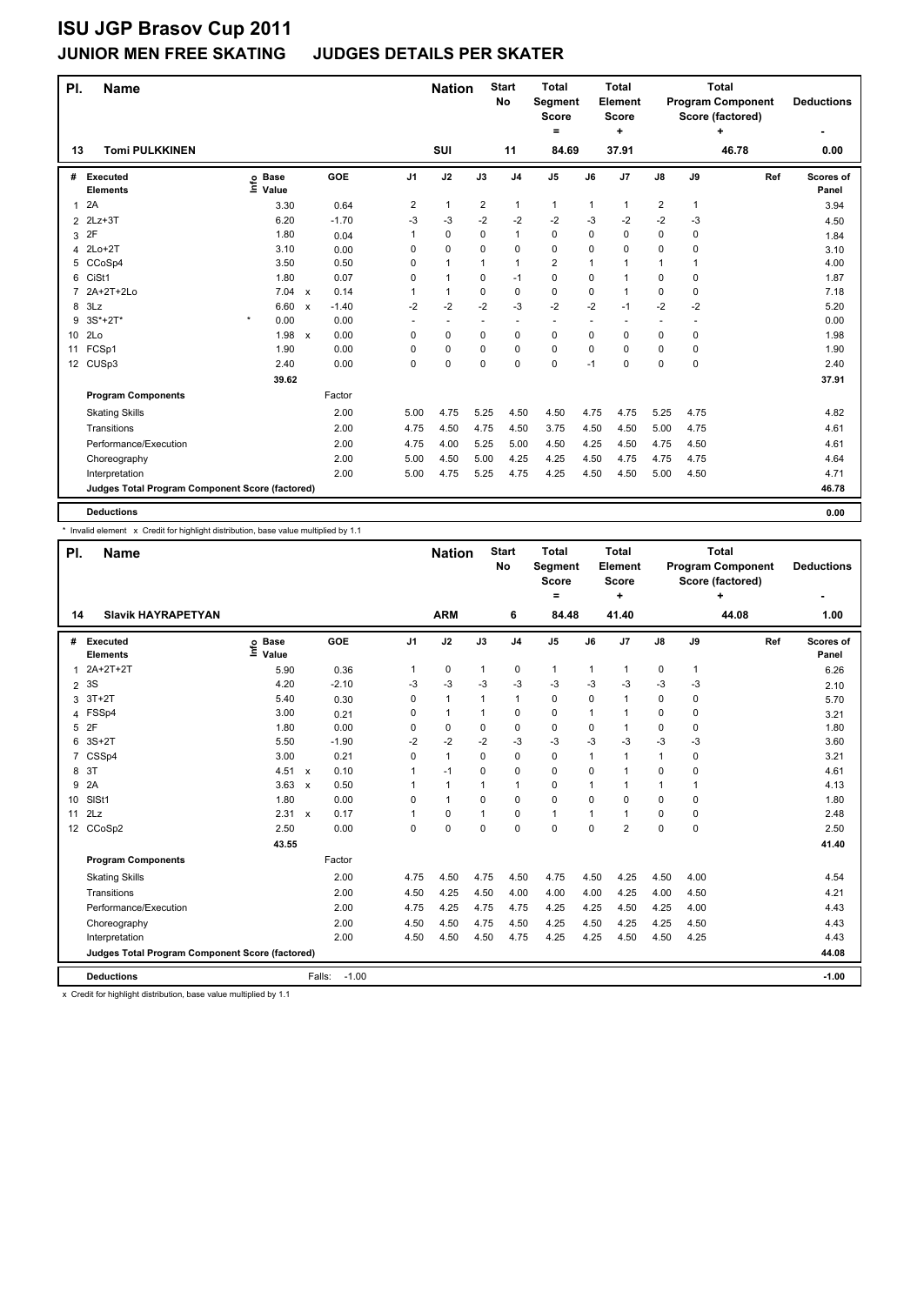### **JUNIOR MEN FREE SKATING JUDGES DETAILS PER SKATER**

| PI.            | <b>Name</b>                                     |      |                      |                           |                   |                | <b>Nation</b> |             | <b>Start</b><br><b>No</b> | <b>Total</b><br>Segment<br><b>Score</b><br>= |                | <b>Total</b><br>Element<br><b>Score</b><br>÷ |          | <b>Total</b><br><b>Program Component</b><br>Score (factored) | <b>Deductions</b> |                    |
|----------------|-------------------------------------------------|------|----------------------|---------------------------|-------------------|----------------|---------------|-------------|---------------------------|----------------------------------------------|----------------|----------------------------------------------|----------|--------------------------------------------------------------|-------------------|--------------------|
| 15             | <b>Maverick EGUIA</b>                           |      |                      |                           |                   |                | PHI           |             | 10                        | 83.21                                        |                | 40.73                                        |          |                                                              | 44.48             | 2.00               |
| #              | Executed<br><b>Elements</b>                     | ١ifo | <b>Base</b><br>Value |                           | GOE               | J <sub>1</sub> | J2            | J3          | J <sub>4</sub>            | J <sub>5</sub>                               | J6             | J7                                           | J8       | J9                                                           | Ref               | Scores of<br>Panel |
| 1              | $2A+2T$                                         |      | 4.60                 |                           | 0.29              | 1              | $\mathbf{1}$  | $\mathbf 0$ | 0                         | $\mathbf{1}$                                 | 1              | $\pmb{0}$                                    | 0        | $\mathbf{1}$                                                 |                   | 4.89               |
| $\overline{2}$ | 3F                                              |      | 5.30                 |                           | 0.40              | 1              | 0             | 1           | $\mathbf{1}$              | 0                                            | 0              | 1                                            | 0        | 1                                                            |                   | 5.70               |
| 3              | 3Lz                                             | e    | 4.20                 |                           | $-2.10$           | -3             | -3            | $-3$        | $-3$                      | $-3$                                         | $-3$           | $-3$                                         | $-3$     | $-3$                                                         |                   | 2.10               |
| 4              | FSSp1                                           |      | 2.00                 |                           | $-0.90$           | $-3$           | $-2$          | $-3$        | $-3$                      | $-3$                                         | $-3$           | $-3$                                         | $-3$     | -3                                                           |                   | 1.10               |
| 5              | 3S                                              |      | 4.20                 |                           | $-0.90$           | $-2$           | $-1$          | $-2$        | $-1$                      | $-1$                                         | $-1$           | $-1$                                         | $-2$     | $-1$                                                         |                   | 3.30               |
| 6              | CCSp3                                           |      | 2.80                 |                           | 0.29              | $\Omega$       | $\mathbf{1}$  | 0           | $\mathbf 0$               | $\mathbf{1}$                                 | 1              | 1                                            | 0        | 1                                                            |                   | 3.09               |
| $\overline{7}$ | 2A                                              |      | 3.63                 | $\mathsf{x}$              | 0.07              | 0              | 0             | 0           | $\mathbf{1}$              | 0                                            | 0              | -1                                           | 0        | $\Omega$                                                     |                   | 3.70               |
| 8              | $3F+1T$                                         |      | 6.27                 | $\mathsf{x}$              | 0.00              | 1              | 0             | 0           | $\mathbf 0$               | 0                                            | 0              | $\Omega$                                     | 0        | $\Omega$                                                     |                   | 6.27               |
| 9              | 3T<<                                            | <<   | 1.43                 | $\boldsymbol{\mathsf{x}}$ | $-0.60$           | -3             | -3            | $-3$        | $-3$                      | $-3$                                         | $-3$           | -3                                           | $-3$     | -3                                                           |                   | 0.83               |
| 10             | SISt1                                           |      | 1.80                 |                           | 0.00              | 0              | 0             | $-1$        | $\mathbf 0$               | 0                                            | 1              | 0                                            | 0        | 0                                                            |                   | 1.80               |
| 11             | $3S+1T$                                         |      | 5.06                 | $\mathsf{x}$              | $-0.40$           | 0              | $\mathbf 0$   | 0           | $-1$                      | 0                                            | $-1$           | $-1$                                         | $-1$     | -1                                                           |                   | 4.66               |
|                | 12 CCoSp3                                       |      | 3.00                 |                           | 0.29              | $\Omega$       | $\mathbf{1}$  | 0           | 1                         | 1                                            | $\overline{2}$ | 1                                            | $\Omega$ | 0                                                            |                   | 3.29               |
|                |                                                 |      | 44.29                |                           |                   |                |               |             |                           |                                              |                |                                              |          |                                                              |                   | 40.73              |
|                | <b>Program Components</b>                       |      |                      |                           | Factor            |                |               |             |                           |                                              |                |                                              |          |                                                              |                   |                    |
|                | <b>Skating Skills</b>                           |      |                      |                           | 2.00              | 4.50           | 4.75          | 4.25        | 4.75                      | 5.00                                         | 5.25           | 4.50                                         | 4.50     | 4.75                                                         |                   | 4.68               |
|                | Transitions                                     |      |                      |                           | 2.00              | 4.00           | 4.25          | 4.00        | 4.25                      | 4.25                                         | 4.50           | 4.25                                         | 4.25     | 4.25                                                         |                   | 4.21               |
|                | Performance/Execution                           |      |                      |                           | 2.00              | 4.50           | 4.50          | 4.00        | 4.50                      | 4.50                                         | 4.75           | 4.25                                         | 4.25     | 4.75                                                         |                   | 4.46               |
|                | Choreography                                    |      |                      |                           | 2.00              | 4.50           | 4.50          | 4.25        | 4.25                      | 4.25                                         | 5.00           | 4.25                                         | 4.50     | 4.50                                                         |                   | 4.39               |
|                | Interpretation                                  |      |                      |                           | 2.00              | 4.50           | 4.50          | 4.00        | 4.50                      | 4.50                                         | 5.00           | 4.50                                         | 4.50     | 4.50                                                         |                   | 4.50               |
|                | Judges Total Program Component Score (factored) |      |                      |                           |                   |                |               |             |                           |                                              |                |                                              | 44.48    |                                                              |                   |                    |
|                | <b>Deductions</b>                               |      |                      |                           | $-2.00$<br>Falls: |                |               |             |                           |                                              |                |                                              |          |                                                              |                   | $-2.00$            |

< Under-rotated jump << Downgraded jump x Credit for highlight distribution, base value multiplied by 1.1 e Jump take off with wrong edge

| PI.<br><b>Name</b><br>16 |                                                 |         |                            |                           |         |                | <b>Nation</b> |          | <b>Start</b><br><b>No</b> | <b>Total</b><br>Segment<br><b>Score</b><br>= |      | <b>Total</b><br>Element<br><b>Score</b><br>÷ |               |      | <b>Total</b><br><b>Program Component</b><br>Score (factored)<br>÷ | <b>Deductions</b>  |
|--------------------------|-------------------------------------------------|---------|----------------------------|---------------------------|---------|----------------|---------------|----------|---------------------------|----------------------------------------------|------|----------------------------------------------|---------------|------|-------------------------------------------------------------------|--------------------|
|                          | <b>Engin Ali ARTAN</b>                          |         |                            |                           |         |                | <b>TUR</b>    |          | 4                         | 76.72                                        |      | 39.56                                        |               |      | 38.16                                                             | 1.00               |
| #                        | Executed<br><b>Elements</b>                     |         | e Base<br>E Value<br>Value |                           | GOE     | J <sub>1</sub> | J2            | J3       | J <sub>4</sub>            | J5                                           | J6   | J7                                           | $\mathsf{J}8$ | J9   | Ref                                                               | Scores of<br>Panel |
| 1                        | 2Lz                                             |         | 2.10                       |                           | 0.00    | 0              | 0             | 0        | 0                         | 0                                            | 0    | 0                                            | 0             | 0    |                                                                   | 2.10               |
| $\overline{2}$           | 3F                                              |         | 5.30                       |                           | 0.20    |                | $\mathbf 0$   | 1        | 0                         | 0                                            | 0    | 1                                            | 0             | 0    |                                                                   | 5.50               |
| 3                        | 3S<                                             | $\prec$ | 2.90                       |                           | $-2.10$ | -3             | $-3$          | -3       | $-3$                      | $-3$                                         | $-3$ | $-3$                                         | $-3$          | $-3$ |                                                                   | 0.80               |
| 4                        | $3S+2T$                                         |         | 5.50                       |                           | 0.00    | 0              | $\mathbf 0$   | $\Omega$ | 0                         | $\mathbf 0$                                  | 0    | $\Omega$                                     | $\Omega$      | 0    |                                                                   | 5.50               |
| 5                        | SISt1                                           |         | 1.80                       |                           | 0.00    | 0              | $-1$          | 0        | 0                         | 0                                            | 0    | 0                                            | 0             | 0    |                                                                   | 1.80               |
| 6                        | CCSp1                                           |         | 2.00                       |                           | $-0.13$ | 0              | $-1$          | -1       | $-1$                      | 0                                            | 0    | 0                                            | $-1$          | 0    |                                                                   | 1.87               |
| $\overline{7}$           | $3T+2T+2T$                                      |         | 7.37                       | $\mathsf{x}$              | 0.00    | 0              | $\mathbf 0$   | $\Omega$ | $\mathbf 0$               | 0                                            | 0    | $\Omega$                                     | $-1$          | 0    |                                                                   | 7.37               |
| 8                        | 2A                                              |         | 3.63                       | $\boldsymbol{\mathsf{x}}$ | 0.07    | 0              | $\mathbf 0$   | 0        | 0                         | 0                                            | 1    | 1                                            | 0             | 0    |                                                                   | 3.70               |
| 9                        | FSSp3                                           |         | 2.60                       |                           | 0.00    | $-1$           | 0             | $\Omega$ | 0                         | 0                                            | 0    | 1                                            | 0             | 0    |                                                                   | 2.60               |
| 10 <sup>°</sup>          | 3T<                                             | $\prec$ | 3.19                       | $\mathsf{x}$              | $-2.00$ | $-1$           | $-2$          | $-3$     | $-3$                      | $-3$                                         | $-3$ | $-3$                                         | $-3$          | $-3$ |                                                                   | 1.19               |
| 11                       | $2A+2T$                                         |         | 5.06                       | $\mathsf{x}$              | $-1.00$ | $-2$           | $-2$          | $-2$     | $-2$                      | $-2$                                         | $-2$ | $-2$                                         | $-2$          | $-2$ |                                                                   | 4.06               |
|                          | 12 CCoSp3                                       |         | 3.00                       |                           | 0.07    | 0              | $\mathbf 0$   | $\Omega$ | 0                         | $\mathbf 0$                                  | $-1$ | 1                                            | 0             | 1    |                                                                   | 3.07               |
|                          |                                                 |         | 44.45                      |                           |         |                |               |          |                           |                                              |      |                                              |               |      |                                                                   | 39.56              |
|                          | <b>Program Components</b>                       |         |                            |                           | Factor  |                |               |          |                           |                                              |      |                                              |               |      |                                                                   |                    |
|                          | <b>Skating Skills</b>                           |         |                            |                           | 2.00    | 4.25           | 3.75          | 4.25     | 4.25                      | 4.25                                         | 4.25 | 4.25                                         | 3.75          | 4.25 |                                                                   | 4.18               |
|                          | Transitions                                     |         |                            |                           | 2.00    | 3.75           | 2.75          | 3.75     | 3.00                      | 3.50                                         | 3.50 | 3.75                                         | 3.25          | 4.50 |                                                                   | 3.50               |
|                          | Performance/Execution                           |         |                            |                           | 2.00    | 4.25           | 3.50          | 4.00     | 4.00                      | 3.75                                         | 3.75 | 4.00                                         | 3.50          | 4.00 |                                                                   | 3.86               |
|                          | Choreography                                    |         |                            |                           | 2.00    | 4.00           | 3.75          | 3.75     | 3.50                      | 3.75                                         | 4.00 | 3.75                                         | 3.25          | 4.25 |                                                                   | 3.79               |
|                          | Interpretation                                  |         |                            |                           | 2.00    | 4.00           | 3.25          | 3.75     | 3.50                      | 4.00                                         | 3.75 | 3.75                                         | 3.50          | 4.00 |                                                                   | 3.75               |
|                          | Judges Total Program Component Score (factored) |         |                            |                           |         |                |               |          |                           |                                              |      |                                              |               |      |                                                                   | 38.16              |
|                          | <b>Deductions</b>                               |         |                            | Falls:                    | $-1.00$ |                |               |          |                           |                                              |      |                                              |               |      |                                                                   | $-1.00$            |

< Under-rotated jump x Credit for highlight distribution, base value multiplied by 1.1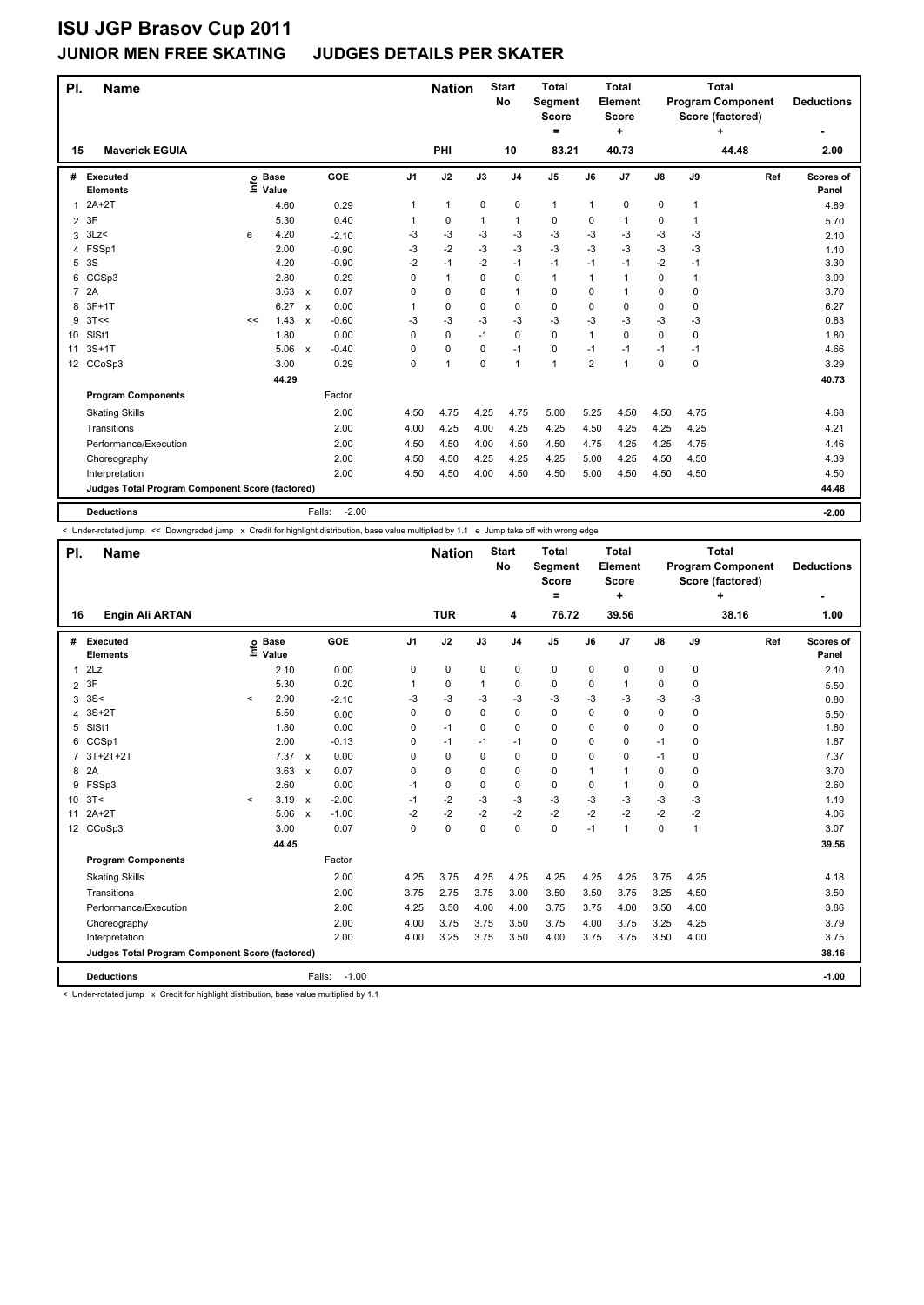### **JUNIOR MEN FREE SKATING JUDGES DETAILS PER SKATER**

| PI.             | <b>Name</b>                                     |                            |                      |                   |                | <b>Nation</b> |          | <b>Start</b><br><b>No</b> | <b>Total</b><br>Segment<br>Score<br>= |          | <b>Total</b><br>Element<br>Score<br>٠ |      | <b>Total</b><br><b>Program Component</b><br>Score (factored) | <b>Deductions</b> |                    |
|-----------------|-------------------------------------------------|----------------------------|----------------------|-------------------|----------------|---------------|----------|---------------------------|---------------------------------------|----------|---------------------------------------|------|--------------------------------------------------------------|-------------------|--------------------|
| 17              | Vlad IONESCU                                    |                            |                      |                   |                | <b>ROU</b>    |          | 5                         | 72.87                                 |          | 35.23                                 |      |                                                              | 39.64             | 2.00               |
| #               | Executed<br><b>Elements</b>                     | e Base<br>E Value<br>Value |                      | GOE               | J <sub>1</sub> | J2            | J3       | J <sub>4</sub>            | J <sub>5</sub>                        | J6       | J <sub>7</sub>                        | J8   | J9                                                           | Ref               | Scores of<br>Panel |
| 1               | 3F<                                             | $\,<\,$<br>3.70            |                      | $-2.10$           | -3             | -3            | $-3$     | $-3$                      | $-3$                                  | $-3$     | $-3$                                  | $-3$ | $-3$                                                         |                   | 1.60               |
| $\overline{2}$  | 3Lo                                             | 5.10                       |                      | 0.60              | 1              | 0             | 1        | 0                         | $\mathbf{1}$                          | 1        | $\mathbf 1$                           | 1    | 1                                                            |                   | 5.70               |
| 3               | 3Lz                                             | 6.00                       |                      | $-2.10$           | -3             | -3            | $-3$     | $-3$                      | $-3$                                  | $-3$     | $-3$                                  | $-3$ | $-3$                                                         |                   | 3.90               |
| 4               | 2T                                              | 1.30                       |                      | $-0.40$           | -3             | $-2$          | $-2$     | $-2$                      | $-2$                                  | $-2$     | $-2$                                  | $-2$ | $-2$                                                         |                   | 0.90               |
| 5               | 2A                                              | 3.30                       |                      | 0.00              | 0              | 0             | $\Omega$ | $\mathbf 0$               | 0                                     | 0        | $\mathbf 0$                           | 0    | $\mathbf 0$                                                  |                   | 3.30               |
| 6               | CCSp1                                           | 2.00                       |                      | 0.00              | $\Omega$       | 0             | 0        | $\mathbf 0$               | $\Omega$                              | 0        | $\Omega$                              | 0    | $\Omega$                                                     |                   | 2.00               |
| $\overline{7}$  | CiSt1                                           | 1.80                       |                      | 0.07              | $\Omega$       | 0             | 0        | $\mathbf 0$               | 0                                     | 1        | $\overline{1}$                        | 0    | $\Omega$                                                     |                   | 1.87               |
| 8               | $3T+2T$                                         |                            | 5.94<br>$\mathsf{x}$ | 0.10              |                | $\mathbf{1}$  | 0        | $\mathbf 0$               | 0                                     | 0        | 0                                     | $-1$ | 0                                                            |                   | 6.04               |
| 9               | FSSp3                                           | 2.60                       |                      | 0.14              | 0              | 0             | 0        | 0                         | $\mathbf{1}$                          | 1        | $\mathbf{1}$                          | 0    | $\Omega$                                                     |                   | 2.74               |
| 10 <sup>°</sup> | 2A                                              |                            | 3.63<br>$\mathsf{x}$ | $-1.43$           | -3             | $-2$          | $-3$     | -3                        | $-3$                                  | $-3$     | $-3$                                  | $-2$ | $-3$                                                         |                   | 2.20               |
| 11              | 2F                                              |                            | 1.98<br>$\mathsf{x}$ | 0.00              | $\Omega$       | 0             | 0        | 0                         | 0                                     | $\Omega$ | $\mathbf{1}$                          | 0    | 0                                                            |                   | 1.98               |
|                 | 12 CCoSp3                                       | 3.00                       |                      | 0.00              | 0              | 0             | 0        | $-1$                      | 0                                     | 0        | 0                                     | 0    | $\mathbf 0$                                                  |                   | 3.00               |
|                 |                                                 |                            | 40.35                |                   |                |               |          |                           |                                       |          |                                       |      |                                                              |                   | 35.23              |
|                 | <b>Program Components</b>                       |                            |                      | Factor            |                |               |          |                           |                                       |          |                                       |      |                                                              |                   |                    |
|                 | <b>Skating Skills</b>                           |                            |                      | 2.00              | 3.75           | 4.00          | 4.25     | 3.75                      | 4.25                                  | 4.25     | 4.25                                  | 4.00 | 4.50                                                         |                   | 4.11               |
|                 | Transitions                                     |                            |                      | 2.00              | 3.25           | 3.75          | 4.00     | 3.50                      | 4.00                                  | 3.75     | 3.75                                  | 3.50 | 4.25                                                         |                   | 3.75               |
|                 | Performance/Execution                           |                            |                      | 2.00              | 3.75           | 4.00          | 4.00     | 3.75                      | 4.25                                  | 3.75     | 4.25                                  | 3.75 | 4.25                                                         |                   | 3.96               |
|                 | Choreography                                    |                            |                      | 2.00              | 3.75           | 4.00          | 4.25     | 3.50                      | 4.25                                  | 4.00     | 4.00                                  | 3.50 | 4.25                                                         |                   | 3.96               |
|                 | Interpretation                                  |                            |                      | 2.00              | 3.75           | 4.25          | 4.25     | 3.75                      | 4.25                                  | 3.75     | 4.25                                  | 3.75 | 4.25                                                         |                   | 4.04               |
|                 | Judges Total Program Component Score (factored) |                            |                      |                   |                |               |          |                           |                                       |          |                                       |      |                                                              |                   | 39.64              |
|                 | <b>Deductions</b>                               |                            |                      | $-2.00$<br>Falls: |                |               |          |                           |                                       |          |                                       |      |                                                              |                   | $-2.00$            |

< Under-rotated jump x Credit for highlight distribution, base value multiplied by 1.1

| PI.                                             | <b>Name</b>                 |         |                      |                           |                   |                | <b>Nation</b> |          | <b>Start</b><br><b>No</b> | <b>Total</b><br>Segment<br><b>Score</b><br>= |          | <b>Total</b><br>Element<br><b>Score</b><br>÷ |               |          | <b>Total</b><br><b>Program Component</b><br>Score (factored)<br>÷ | <b>Deductions</b>  |
|-------------------------------------------------|-----------------------------|---------|----------------------|---------------------------|-------------------|----------------|---------------|----------|---------------------------|----------------------------------------------|----------|----------------------------------------------|---------------|----------|-------------------------------------------------------------------|--------------------|
| 18                                              | <b>Dmitri KAGIROV</b>       |         |                      |                           |                   |                | <b>BLR</b>    |          | 9                         | 69.10                                        |          | 29.94                                        |               |          | 42.16                                                             | 3.00               |
| #                                               | Executed<br><b>Elements</b> | ١nf٥    | <b>Base</b><br>Value |                           | GOE               | J <sub>1</sub> | J2            | J3       | J <sub>4</sub>            | J <sub>5</sub>                               | J6       | J7                                           | $\mathsf{J}8$ | J9       | Ref                                                               | Scores of<br>Panel |
| $\mathbf{1}$                                    | 3T                          |         | 4.10                 |                           | $-0.40$           | 0              | $-1$          | $-1$     | $-1$                      | 0                                            | $-1$     | 0                                            | $-1$          | 0        |                                                                   | 3.70               |
| 2                                               | 3Lo                         |         | 5.10                 |                           | $-2.10$           | -3             | $-3$          | -3       | $-3$                      | $-3$                                         | -3       | $-3$                                         | $-3$          | $-3$     |                                                                   | 3.00               |
| 3                                               | 2F                          |         | 1.80                 |                           | 0.00              | $\Omega$       | $\mathbf 0$   | $\Omega$ | $\mathbf 0$               | $\Omega$                                     | 0        | 0                                            | 0             | 0        |                                                                   | 1.80               |
| 4                                               | 3Lo<+SEQ                    | $\prec$ | 2.88                 |                           | $-2.10$           | -3             | $-3$          | -3       | -3                        | $-3$                                         | $-3$     | $-3$                                         | $-3$          | $-3$     |                                                                   | 0.78               |
| 5                                               | FSSp3                       |         | 2.60                 |                           | 0.14              | 0              | $\mathbf 0$   | $\Omega$ | $\mathbf 0$               | $\mathbf{1}$                                 | 1        | 1                                            | 0             | 0        |                                                                   | 2.74               |
| 6                                               | 3T+SEQ                      |         | 3.28                 |                           | $-2.10$           | $-3$           | $-3$          | -3       | $-3$                      | $-3$                                         | $-3$     | $-3$                                         | $-3$          | $-3$     |                                                                   | 1.18               |
| $\overline{7}$                                  | 3S                          |         | 4.62                 | $\boldsymbol{\mathsf{x}}$ | $-0.50$           | 0              | $-1$          | $-1$     | $-1$                      | 0                                            | $-1$     | 0                                            | $-1$          | $-1$     |                                                                   | 4.12               |
| 8                                               | 2A                          |         | 3.63                 | $\boldsymbol{\mathsf{x}}$ | 0.00              | $\Omega$       | $\mathbf 0$   | $-1$     | $\mathbf 0$               | $\Omega$                                     | $\Omega$ | $\Omega$                                     | 0             | 0        |                                                                   | 3.63               |
| 9                                               | CSp1                        |         | 1.40                 |                           | $-0.64$           | $-2$           | $-3$          | $-2$     | $-2$                      | $-3$                                         | $-2$     | $-2$                                         | $-2$          | $-2$     |                                                                   | 0.76               |
| 10 <sup>1</sup>                                 | SISt <sub>2</sub>           |         | 2.60                 |                           | 0.14              | $\Omega$       | $\Omega$      | 1        | $\mathbf 0$               | $\mathbf{1}$                                 | 1        | $\Omega$                                     | 0             | $\Omega$ |                                                                   | 2.74               |
| 11                                              | 2A                          |         | 3.63                 | $\mathbf{x}$              | $-1.14$           | $-3$           | $-2$          | $-2$     | $-2$                      | $-2$                                         | $-3$     | $-3$                                         | $-2$          | $-2$     |                                                                   | 2.49               |
| 12 <sup>°</sup>                                 | CCoSp3                      |         | 3.00                 |                           | 0.00              | $\Omega$       | $\mathbf 0$   | $\Omega$ | $\mathbf 0$               | $\Omega$                                     | $\Omega$ | $\Omega$                                     | 0             | 0        |                                                                   | 3.00               |
|                                                 |                             |         | 38.64                |                           |                   |                |               |          |                           |                                              |          |                                              |               |          |                                                                   | 29.94              |
|                                                 | <b>Program Components</b>   |         |                      |                           | Factor            |                |               |          |                           |                                              |          |                                              |               |          |                                                                   |                    |
|                                                 | <b>Skating Skills</b>       |         |                      |                           | 2.00              | 4.50           | 4.25          | 4.75     | 4.50                      | 4.75                                         | 4.75     | 4.75                                         | 4.25          | 4.25     |                                                                   | 4.54               |
|                                                 | Transitions                 |         |                      |                           | 2.00              | 4.00           | 4.00          | 4.50     | 3.50                      | 4.25                                         | 4.25     | 4.25                                         | 4.00          | 4.00     |                                                                   | 4.11               |
|                                                 | Performance/Execution       |         |                      |                           | 2.00              | 4.50           | 3.75          | 4.25     | 4.00                      | 4.50                                         | 4.00     | 4.25                                         | 4.25          | 3.50     |                                                                   | 4.14               |
|                                                 | Choreography                |         |                      |                           | 2.00              | 4.25           | 4.00          | 4.75     | 3.75                      | 4.50                                         | 4.00     | 4.00                                         | 4.00          | 4.00     |                                                                   | 4.11               |
|                                                 | Interpretation              |         |                      |                           | 2.00              | 4.25           | 4.00          | 4.50     | 4.00                      | 4.50                                         | 4.25     | 4.00                                         | 4.25          | 3.75     |                                                                   | 4.18               |
| Judges Total Program Component Score (factored) |                             |         |                      |                           |                   |                |               |          |                           |                                              |          |                                              |               |          |                                                                   | 42.16              |
|                                                 | <b>Deductions</b>           |         |                      |                           | $-3.00$<br>Falls: |                |               |          |                           |                                              |          |                                              |               |          |                                                                   | $-3.00$            |

< Under-rotated jump x Credit for highlight distribution, base value multiplied by 1.1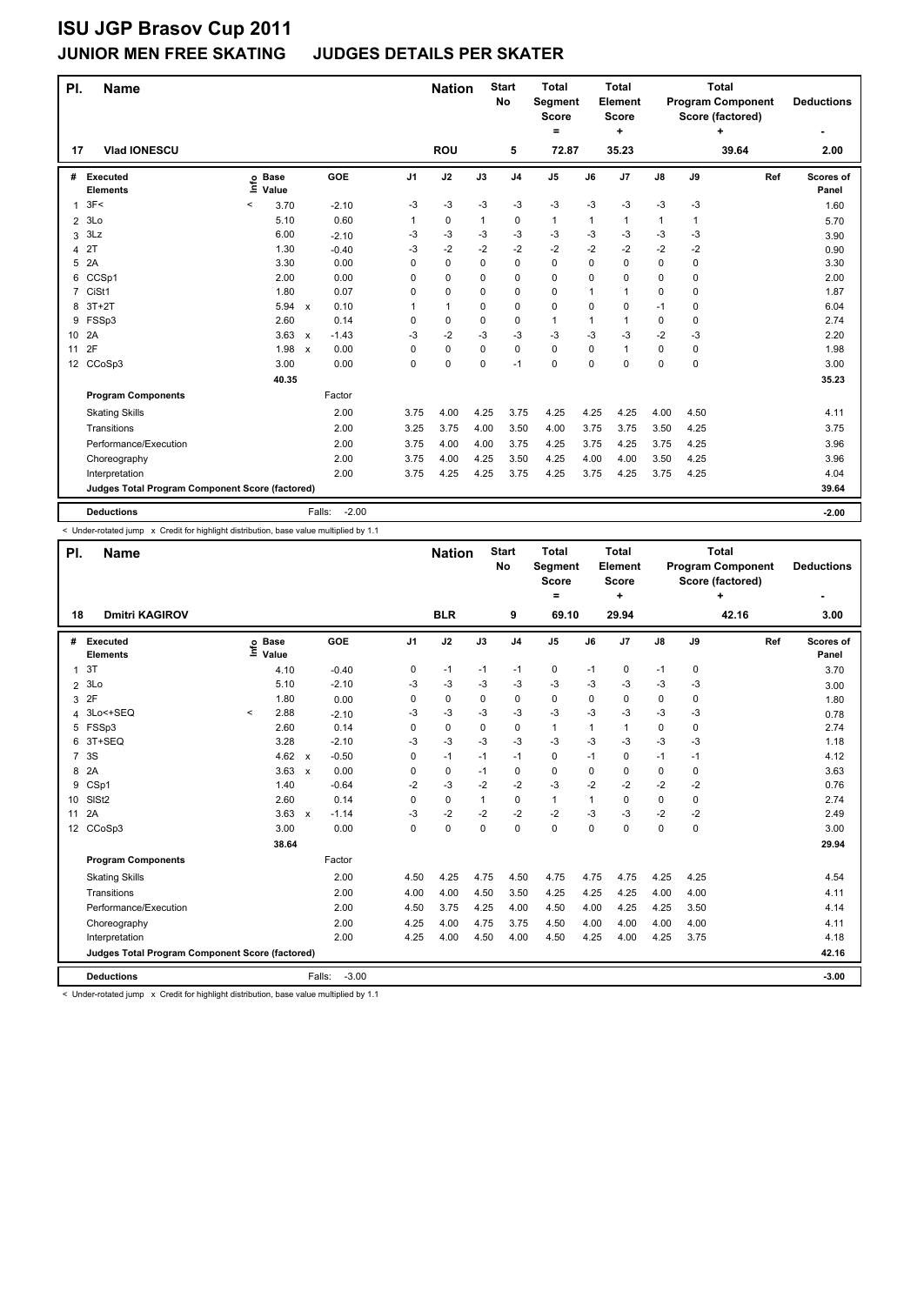### **JUNIOR MEN FREE SKATING JUDGES DETAILS PER SKATER**

| PI.            | <b>Name</b>                                     |         |                      |                           |                   |                | <b>Nation</b> |              | <b>Start</b><br><b>No</b> | <b>Total</b><br>Segment<br><b>Score</b> |      | <b>Total</b><br>Element<br><b>Score</b><br>÷ |               | <b>Total</b><br><b>Program Component</b><br>Score (factored) | <b>Deductions</b> |                    |
|----------------|-------------------------------------------------|---------|----------------------|---------------------------|-------------------|----------------|---------------|--------------|---------------------------|-----------------------------------------|------|----------------------------------------------|---------------|--------------------------------------------------------------|-------------------|--------------------|
| 19             | <b>Catalin DIMITRESCU</b>                       |         |                      |                           |                   |                | <b>ROU</b>    |              | $\mathbf{2}$              | 66.37                                   |      | 32.57                                        |               |                                                              | 35.80             | 2.00               |
| #              | Executed<br><b>Elements</b>                     | lnfo    | <b>Base</b><br>Value |                           | GOE               | J <sub>1</sub> | J2            | J3           | J <sub>4</sub>            | J <sub>5</sub>                          | J6   | J7                                           | $\mathsf{J}8$ | J9                                                           | Ref               | Scores of<br>Panel |
| 1              | $2A+2T$                                         |         | 4.60                 |                           | 0.14              | 1              | $\pmb{0}$     | 0            | $\pmb{0}$                 | 0                                       | 1    | $\mathbf{1}$                                 | 0             | $\mathbf 0$                                                  |                   | 4.74               |
| $\overline{2}$ | 3S                                              |         | 4.20                 |                           | $-2.10$           | -3             | $-3$          | -3           | $-3$                      | $-3$                                    | $-3$ | $-3$                                         | $-3$          | -3                                                           |                   | 2.10               |
| 3              | $2Lz+1T$                                        |         | 2.50                 |                           | 0.00              | 0              | $\mathbf 0$   | $\mathbf 0$  | $\mathbf 0$               | $\mathbf 0$                             | 0    | 0                                            | 0             | 0                                                            |                   | 2.50               |
| 4              | CSSp3                                           |         | 2.60                 |                           | 0.07              | 0              | $\mathbf 0$   | 0            | 0                         | $\mathbf 0$                             | 1    | 1                                            | 0             | 0                                                            |                   | 2.67               |
| 5              | SISt1                                           |         | 1.80                 |                           | 0.00              | 0              | $\mathbf 0$   | 0            | 0                         | $\mathbf 0$                             | 1    | 0                                            | 0             | 0                                                            |                   | 1.80               |
| 6              | 2A                                              |         | 3.63                 | $\mathsf{x}$              | 0.14              |                | $\mathbf 0$   | $\mathbf{1}$ | 0                         | $\mathbf 0$                             | 0    | $\mathbf{1}$                                 | 0             | 0                                                            |                   | 3.77               |
| $\overline{7}$ | 2Lz                                             |         | 2.31                 | $\mathsf{x}$              | 0.00              | 0              | $\mathbf 0$   | $-1$         | $\mathbf 0$               | $\mathbf 0$                             | 0    | $\mathbf{1}$                                 | 0             | 0                                                            |                   | 2.31               |
| 8              | 2Lo+2Lo<                                        | $\prec$ | 3.41                 | $\boldsymbol{\mathsf{x}}$ | $-0.90$           | $-1$           | $-3$          | $-3$         | $-3$                      | $-3$                                    | $-3$ | -3                                           | $-3$          | $-3$                                                         |                   | 2.51               |
| 9              | 2Lz                                             |         | 2.31                 | $\boldsymbol{\mathsf{x}}$ | 0.13              | 0              | $\mathbf{1}$  | $\mathbf{1}$ | $\mathbf 0$               | $\mathbf 0$                             | 0    | $\mathbf{1}$                                 | $\mathbf{1}$  | 0                                                            |                   | 2.44               |
| 10             | CCoSp3                                          |         | 3.00                 |                           | $-0.09$           | 0              | $\mathbf 0$   | $\Omega$     | $-1$                      | $-1$                                    | 0    | 0                                            | $-1$          | 0                                                            |                   | 2.91               |
| 11             | 2Lz                                             |         | $2.31 \times$        |                           | 0.21              |                | $\mathbf 0$   | 1            | $\mathbf 0$               | 1                                       | 1    | 1                                            | $\mathbf{1}$  | 0                                                            |                   | 2.52               |
| 12             | FSSp2                                           |         | 2.30                 |                           | 0.00              | 0              | $\mathbf 0$   | $\Omega$     | 0                         | $\Omega$                                | 0    | 0                                            | 0             | $\Omega$                                                     |                   | 2.30               |
|                |                                                 |         | 34.97                |                           |                   |                |               |              |                           |                                         |      |                                              |               |                                                              |                   | 32.57              |
|                | <b>Program Components</b>                       |         |                      |                           | Factor            |                |               |              |                           |                                         |      |                                              |               |                                                              |                   |                    |
|                | <b>Skating Skills</b>                           |         |                      |                           | 2.00              | 3.75           | 3.50          | 4.00         | 3.50                      | 3.75                                    | 4.00 | 3.75                                         | 3.50          | 3.50                                                         |                   | 3.68               |
|                | Transitions                                     |         |                      |                           | 2.00              | 3.50           | 3.25          | 3.75         | 3.50                      | 3.75                                    | 3.25 | 3.50                                         | 3.25          | 3.25                                                         |                   | 3.43               |
|                | Performance/Execution                           |         |                      |                           | 2.00              | 3.75           | 3.25          | 4.25         | 3.75                      | 3.75                                    | 3.50 | 3.75                                         | 3.25          | 3.50                                                         |                   | 3.61               |
|                | Choreography                                    |         |                      |                           | 2.00              | 3.75           | 3.50          | 4.00         | 3.25                      | 4.00                                    | 3.75 | 3.50                                         | 3.50          | 3.50                                                         |                   | 3.64               |
|                | Interpretation                                  |         |                      |                           | 2.00              | 3.50           | 3.25          | 4.00         | 3.50                      | 4.00                                    | 3.50 | 3.50                                         | 3.25          | 3.50                                                         |                   | 3.54               |
|                | Judges Total Program Component Score (factored) |         |                      |                           |                   |                |               |              |                           |                                         |      |                                              |               |                                                              |                   | 35.80              |
|                | <b>Deductions</b>                               |         |                      |                           | $-2.00$<br>Falls: |                |               |              |                           |                                         |      |                                              |               |                                                              |                   | $-2.00$            |

< Under-rotated jump x Credit for highlight distribution, base value multiplied by 1.1

|                | PI.<br><b>Name</b>                              |                                  |              |         |                | <b>Nation</b> |              | <b>Start</b><br>No | <b>Total</b><br><b>Segment</b><br><b>Score</b><br>Ξ. |          | <b>Total</b><br>Element<br><b>Score</b><br>٠ |          |             | <b>Total</b><br><b>Program Component</b><br>Score (factored)<br>÷ | <b>Deductions</b>  |
|----------------|-------------------------------------------------|----------------------------------|--------------|---------|----------------|---------------|--------------|--------------------|------------------------------------------------------|----------|----------------------------------------------|----------|-------------|-------------------------------------------------------------------|--------------------|
| 20             | Zsolt KOSZ                                      |                                  |              |         |                | <b>ROU</b>    |              | 3                  | 62.44                                                |          | 26.86                                        |          |             | 35.58                                                             | 0.00               |
| #              | Executed<br><b>Elements</b>                     | <b>Base</b><br>e Base<br>⊆ Value |              | GOE     | J <sub>1</sub> | J2            | J3           | J <sub>4</sub>     | J <sub>5</sub>                                       | J6       | J7                                           | J8       | J9          | Ref                                                               | Scores of<br>Panel |
| 1              | 3T+SEQ                                          | 3.28                             |              | $-1.40$ | -3             | $-2$          | $-2$         | $-2$               | $-2$                                                 | $-2$     | $-2$                                         | $-2$     | $-2$        |                                                                   | 1.88               |
| $\overline{2}$ | 3S                                              | 4.20                             |              | $-0.10$ | $\Omega$       | $-1$          | $\mathbf 0$  | $-1$               | $\mathbf 0$                                          | $\Omega$ | $\Omega$                                     | $\Omega$ | 0           |                                                                   | 4.10               |
| 3              | 2Lz                                             | 2.10                             |              | 0.04    | $\Omega$       | $\mathbf 0$   | $\mathbf{1}$ | $\mathbf 0$        | 0                                                    | $\Omega$ | 1                                            | 0        | $\Omega$    |                                                                   | 2.14               |
| 4              | 2A                                              | 3.30                             |              | 0.00    | $\Omega$       | $\mathbf 0$   | $\Omega$     | $\Omega$           | $\mathbf 0$                                          | $\Omega$ | 1                                            | 0        | 0           |                                                                   | 3.30               |
| 5              | CCoSp1                                          | 2.00                             |              | $-0.17$ | $-1$           | $-1$          | $-1$         | 0                  | $-1$                                                 | $-1$     | 0                                            | 0        | 0           |                                                                   | 1.83               |
| 6              | 3T                                              | 4.10                             |              | $-1.40$ | $-3$           | $-1$          | $-2$         | $-2$               | $-2$                                                 | $-2$     | $-2$                                         | $-2$     | $-2$        |                                                                   | 2.70               |
| $\overline{7}$ | 2F                                              | 1.98                             | $\mathsf{x}$ | 0.00    | $\Omega$       | $\mathbf 0$   | $\Omega$     | $\mathbf 0$        | $\mathbf 0$                                          | $\Omega$ | 0                                            | 0        | 0           |                                                                   | 1.98               |
| 8              | $1Lz+1T$                                        | 1.10                             | $\mathsf{x}$ | 0.00    | $\Omega$       | $\mathbf 0$   | $\mathbf 0$  | $\mathbf 0$        | 0                                                    | $-1$     | 0                                            | 0        | $\mathbf 0$ |                                                                   | 1.10               |
| 9              | CCSp1                                           | 2.00                             |              | $-0.43$ | $-1$           | $-2$          | $-2$         | $-1$               | $-2$                                                 | $-1$     | $-1$                                         | $-1$     | $-2$        |                                                                   | 1.57               |
| 10             | SISt1                                           | 1.80                             |              | 0.00    | 0              | $\mathbf 0$   | $\Omega$     | 0                  | $\mathbf 0$                                          | $\Omega$ | $\mathbf{1}$                                 | $\Omega$ | 0           |                                                                   | 1.80               |
| 11             | 2A                                              | 3.63                             | $\mathsf{x}$ | $-1.00$ | $-2$           | $-1$          | $-2$         | $-2$               | $-2$                                                 | $-2$     | $-2$                                         | $-2$     | $-2$        |                                                                   | 2.63               |
|                | 12 FSSp1                                        | 2.00                             |              | $-0.17$ | $\Omega$       | $-1$          | $\Omega$     | $-2$               | $-2$                                                 | $-1$     | $\Omega$                                     | $\Omega$ | $\Omega$    |                                                                   | 1.83               |
|                |                                                 | 31.49                            |              |         |                |               |              |                    |                                                      |          |                                              |          |             |                                                                   | 26.86              |
|                | <b>Program Components</b>                       |                                  |              | Factor  |                |               |              |                    |                                                      |          |                                              |          |             |                                                                   |                    |
|                | <b>Skating Skills</b>                           |                                  |              | 2.00    | 3.50           | 3.50          | 4.00         | 4.00               | 3.75                                                 | 4.25     | 4.00                                         | 3.50     | 4.50        |                                                                   | 3.86               |
|                | Transitions                                     |                                  |              | 2.00    | 3.00           | 2.75          | 3.75         | 3.00               | 3.25                                                 | 3.25     | 3.75                                         | 3.00     | 4.00        |                                                                   | 3.29               |
|                | Performance/Execution                           |                                  |              | 2.00    | 3.50           | 3.25          | 3.50         | 4.00               | 3.25                                                 | 3.25     | 3.75                                         | 3.50     | 4.25        |                                                                   | 3.54               |
|                | Choreography                                    |                                  |              | 2.00    | 3.50           | 3.25          | 3.50         | 3.50               | 3.25                                                 | 3.50     | 3.50                                         | 3.50     | 4.25        |                                                                   | 3.46               |
|                | Interpretation                                  |                                  |              | 2.00    | 3.50           | 3.50          | 3.75         | 3.75               | 3.50                                                 | 3.25     | 4.00                                         | 3.50     | 4.00        |                                                                   | 3.64               |
|                | Judges Total Program Component Score (factored) |                                  |              |         |                |               |              |                    |                                                      |          |                                              |          |             |                                                                   | 35.58              |
|                | <b>Deductions</b>                               |                                  |              |         |                |               |              |                    |                                                      |          |                                              |          |             |                                                                   | 0.00               |